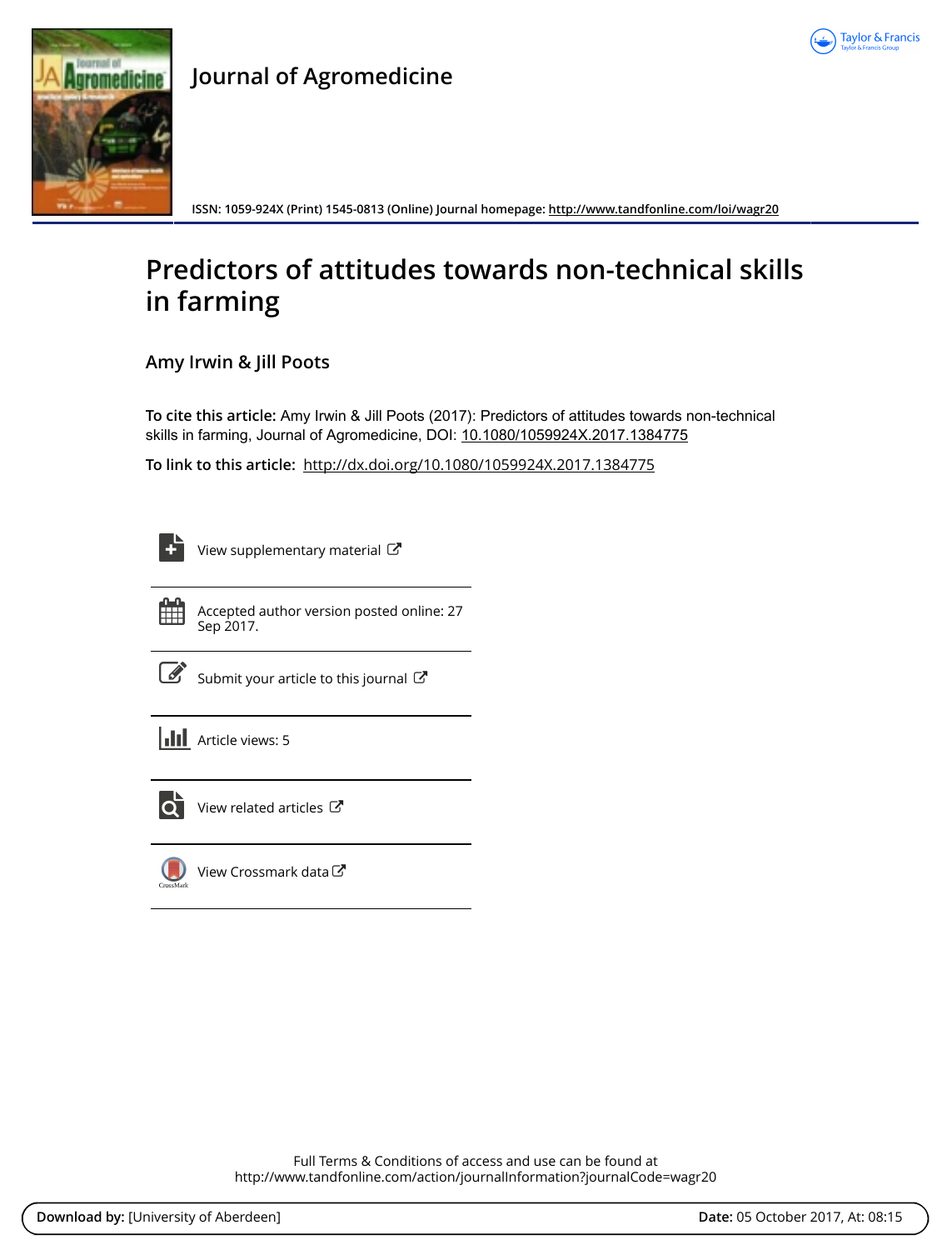# **Predictors of Attitudes towards Non-Technical Skills in Farming**

Amy Irwin and Jill Poots

Industrial Psychology Research Centre, School of Psychology, University of Aberdeen, Scotland, AB24 2UB.

**CONTACT** Dr. Amy Irwin, School of Psychology, University of Aberdeen, William Guild Building, Aberdeen, AB24 2UB, Scotland, UK. Electronic mail: **a.irwin@abdn.ac.uk** 

**Funding:** This research was funded by the University of Aberdeen.

**Disclosure:** No financial interest or benefit has arisen from this research.

**Acknowledgements:** The authors would like to thank all of the farm participants for giving up their time to take part in this study.

#### **ABSTRACT**

Scotland, AB24 2UB.<br>
CONTACT Dr. Amy Irwin, School of Psychology, University of Aberdea. William Guild<br>
Building, Aberdeen, AB24 2UB, Scotland, UK. Electronic mail: a invitable acuk<br>
Funding: This research was funded by th **Objectives:** Farming is a high risk sector with up to 170,000 worldwide fatalities reported per year; it is therefore vital to identify methods of mitigating the dangers of this industry. Research within high-risk industries, such as aviation, shipping, and agriculture, has identified the importance of non-technical skills (NTS) in maintaining effective, safe performance and reducing error and injury. However, there is a lack of research evaluating factors that may contribute to NTS attitudes and behaviors. As a first step to address this literature gap the current study evaluated a range of individual and environmental factors as potential predictors of attitudes towards NTS in agriculture.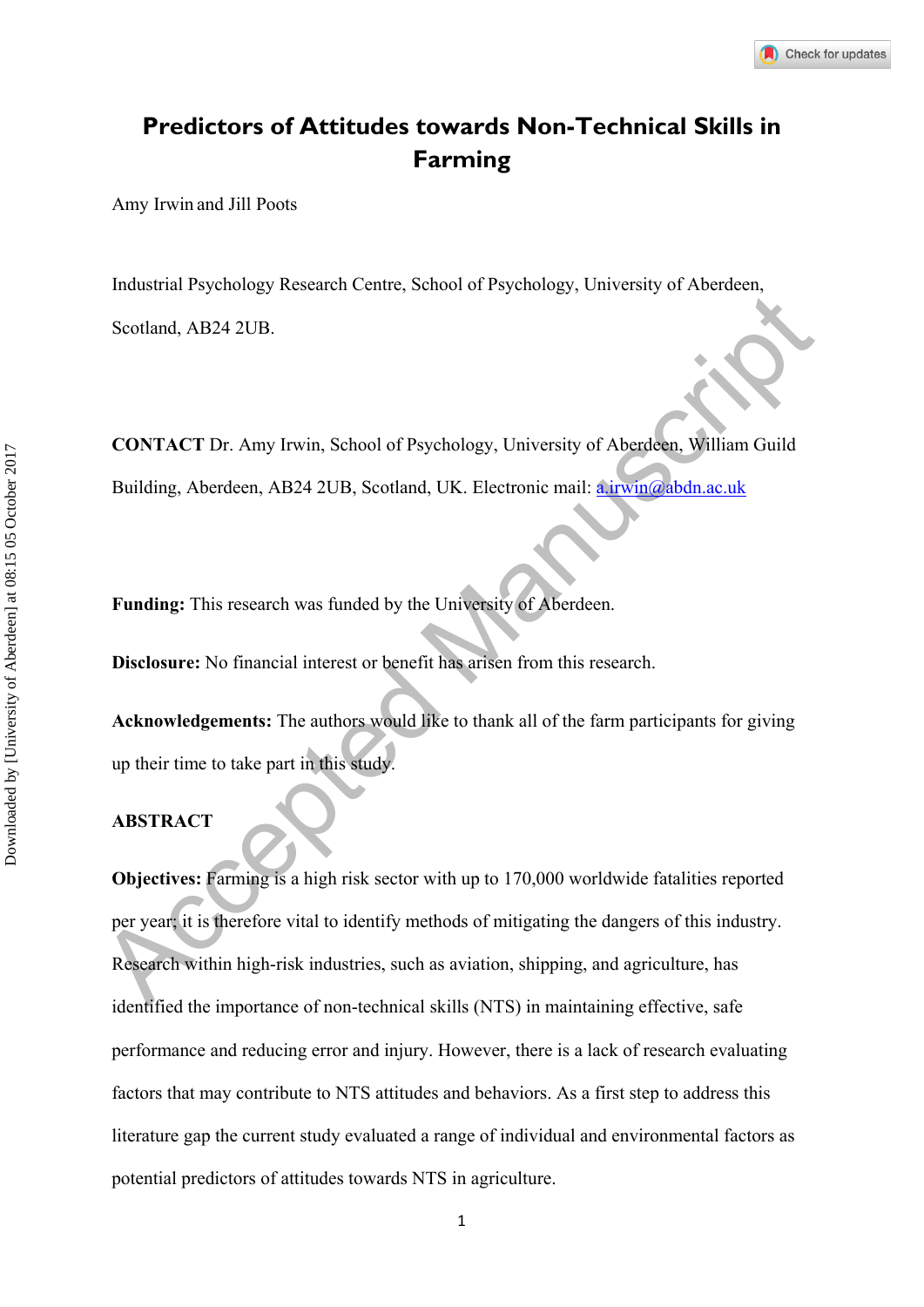**Method:** A sample of 170 farmers from within the United Kingdom and Ireland were surveyed using an online questionnaire. The questionnaire included measures of personality, stress, attitudes towards safety (safety climate, motivation, and risk), environmental stressors (workload, work-life imbalance) and non-technical skills (team and lone worker).

**Executes:** Attitudes towards sately climate, compliance and motivation showed a significant<br>association with both team-based and lone worker NTS. Conscientiousness correlated<br>positively with the majority of the NTS elemen **Results:** Attitudes towards safety climate, compliance and motivation showed a significant association with both team-based and lone worker NTS. Conscientiousness correlated positively with the majority of the NTS elements. Multiple regression analysis indicated neuroticism and conscientiousness demonstrated capacity to predict NTS attitudes. Concerns about costs and equipment, attitudes towards safety climate and safety motivation were also found to be significant predictors of NTS attitudes.

**Conclusion:** The results indicate the utility of individual characteristics, and environmental factors when predicting farming NTS attitudes. As a result these elements could be important when evaluating engagement with NTS, and developing NTS training initiatives in agriculture.

**Keywords**: Non-technical skills; safety; farming; attitudes; personality

# **Introduction**

Between 2014 and 2015 in the United Kingdom (UK) there were 36 recorded fatalities in agriculture. This included reports of a worker suffering asphyxiation in a grain bin and a farm employee dying in a tele-handler collision.<sup>1</sup> These accidents highlight the dangers inherent to agriculture, a high risk industrial sector that accounts for approximately one in five of all fatal injuries to UK workers and an estimated  $170,000$  annual farm worker fatalities worldwide.<sup>2</sup>

The hazards that can have an impact on farm worker safety are well known, including machinery, $3$  farm animals, $4$  and working at heights.<sup>5</sup> Less known is the link between poor attitudes towards safety and injury rates in agriculture.<sup>6</sup> Stress, related to job strain or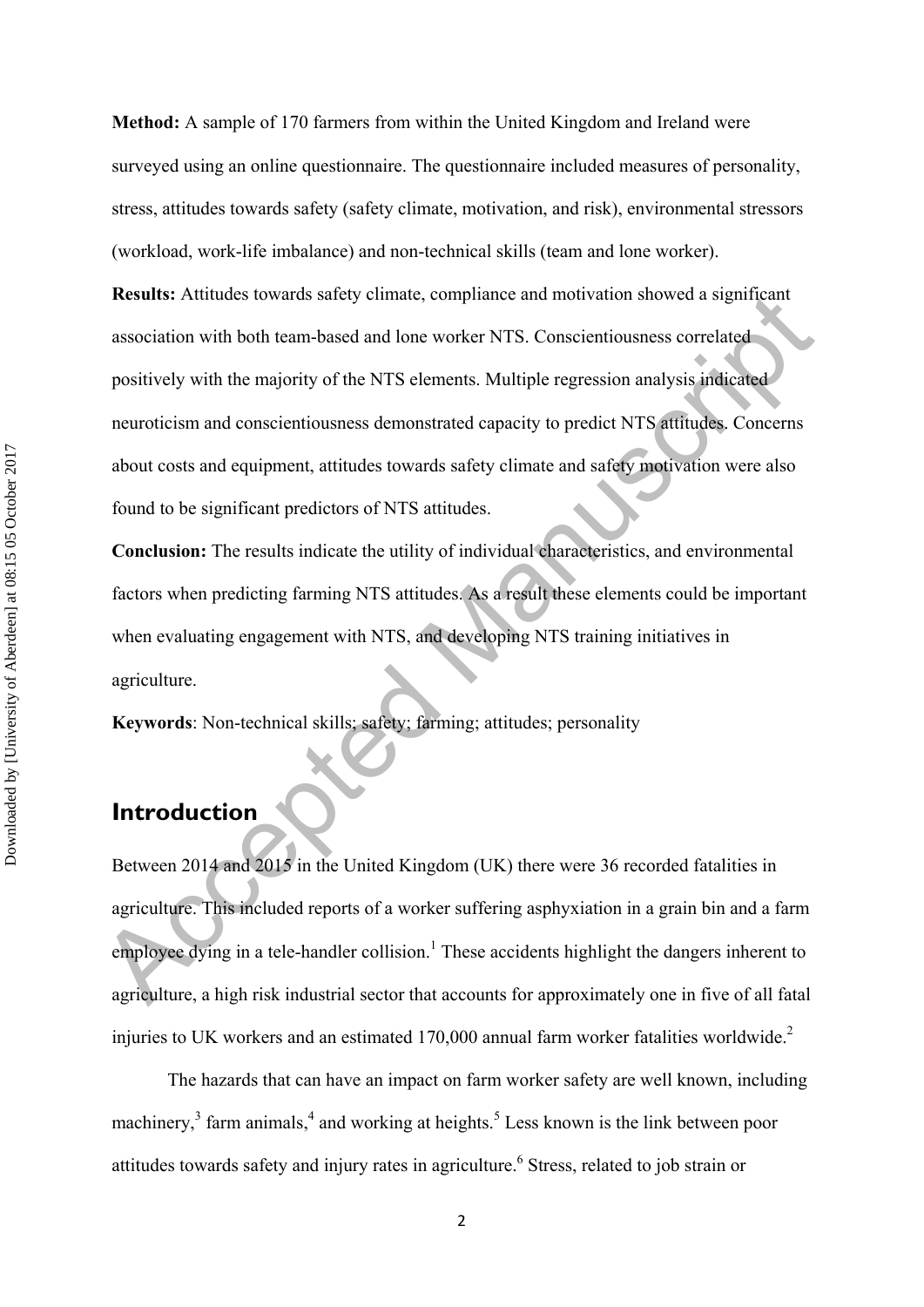stressors, has also been reported as a risk factor.<sup>7,8</sup> Accident reports suggest that failures in non-technical skills (NTS), such as an awareness of the environment and communication, might be associated with injuries.<sup>9</sup> For example, in the case of the asphyxiated worker, the report indicates that the workers were unaware of the consequences of certain actions.<sup>1</sup>

Research suggests that self-reported attitudes towards satety in the workplace may<br>predict the likelihood of a worker engaging in safe<sup>610</sup> or risky behaviours.<sup>11</sup> Similarly,<br>assessment of attitudes towards non-technical Research suggests that self-reported attitudes towards safety in the workplace may predict the likelihood of a worker engaging in safe<sup>6,10</sup> or risky behaviours.<sup>11</sup> Similarly, assessment of attitudes towards non-technical skills should give some insight into performance of NTS.12 To facilitate NTS, it is important to investigate factors that might influence NTS attitudes. This type of research has not yet been conducted with NTS attitudes as the focus, despite research evaluating predictors of general safety attitudes.<sup>13</sup> Therefore, the current study sought to assess the utility of personality, safety attitudes, stress, and environmental factors as predictors of team-based and lone worker NTS in agriculture. By improving our understanding of factors influencing NTS attitudes this type of research should contribute to enhancing farmer NTS and safety.

## **Non-technical skills**

Non-technical skills have been defined as the social (leadership, teamwork, and communication) and cognitive skills (decision-making, situation awareness, and task management) necessary for safe and effective task performance.<sup>14</sup> Within industry a link between failures in NTS and adverse events has been established; for example, poor teamwork has been linked to offshore drilling incidents,<sup>15</sup> and NTS failures have been identified as causal factors in the destruction of Deepwater Horizon.<sup>16</sup> Much of this research has focused on identifying NTS across job roles and industries to develop skill taxonomies for training and assessment purposes (see development of  $ANTS<sup>17</sup>$  and SPLINTS<sup>18</sup>).

This research recently expanded into agriculture through an exploratory interview study, leading to the identification of NTS suitable for farming.<sup>19</sup> The study indicated that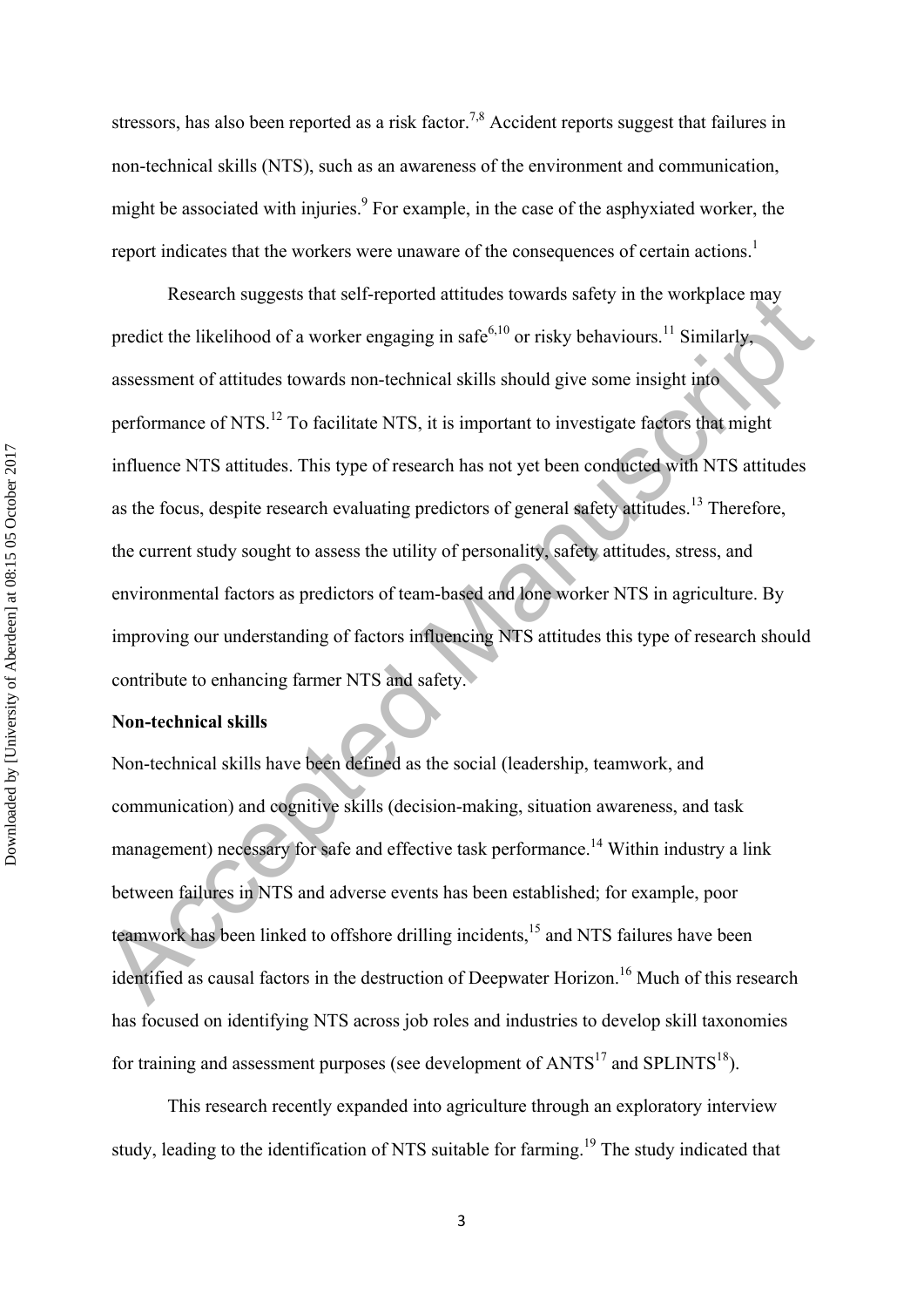NTS were important for farming safety, and there were two sub-sets of NTS: team-based and lone worker NTS. Consideration of the skills utilized when alone is particularly important as farming is traditionally considered an independent occupation.<sup>20</sup>

Prior to the Irwin and Poots<sup>19</sup> paper, there had not been a study directly addressing NTS in farming. However, elements of previous research are indicative of the importance of such skills in farming. For example, a Health, Safety and Executive report $\theta$  indicates the importance of task management by suggesting that farmers can cope with stress by engaging in planning and preparation prior to beginning a task. Farmar-Bowers and  $\text{Lane}^{21}$  report that farmers engage in several contexts dependent decision-making strategies. A study assessing injuries within dairy farms reports that farmers consider the awareness of the handler to be an important element in avoiding injury.<sup>22</sup>

### **Predictors of farmer safety**

NTS in tarming. However, eiements of previous research are indicative of the importance of<br>such skills in farming. For example, a Health, Safety and Executive report<sup>9</sup> indicates the<br>importance of task management by sugge Neal and Griffin<sup>23</sup> proposed a model of safety that links safety motivation, safety knowledge, and safety climate to safety performance. In their model safety performance encompasses working with others, adhering to procedures and taking initiative.<sup>23</sup> Based on that model, which appears to include elements of NTS in safety performance, and to identify factors that might influence NTS attitudes, predictors of general farm safety performance were investigated. Glasscock and colleagues<sup>8</sup> examined working conditions, perceived work stressors, stress, and safety behaviors as potential predictors of accident and injury rates in farmers. The results indicated that high levels of perceived stressors were associated with low levels of reported safety behaviors and predicted an increased risk of injury. Similarly, in a study examining dairy farmers, job strain, age, and experience were found to be positively correlated with duration spent in close proximity to the cattle, and in turn with the risk of injury.<sup>24</sup> Hagel et al.<sup>25</sup> also reported a link between economic worry and accident risk. The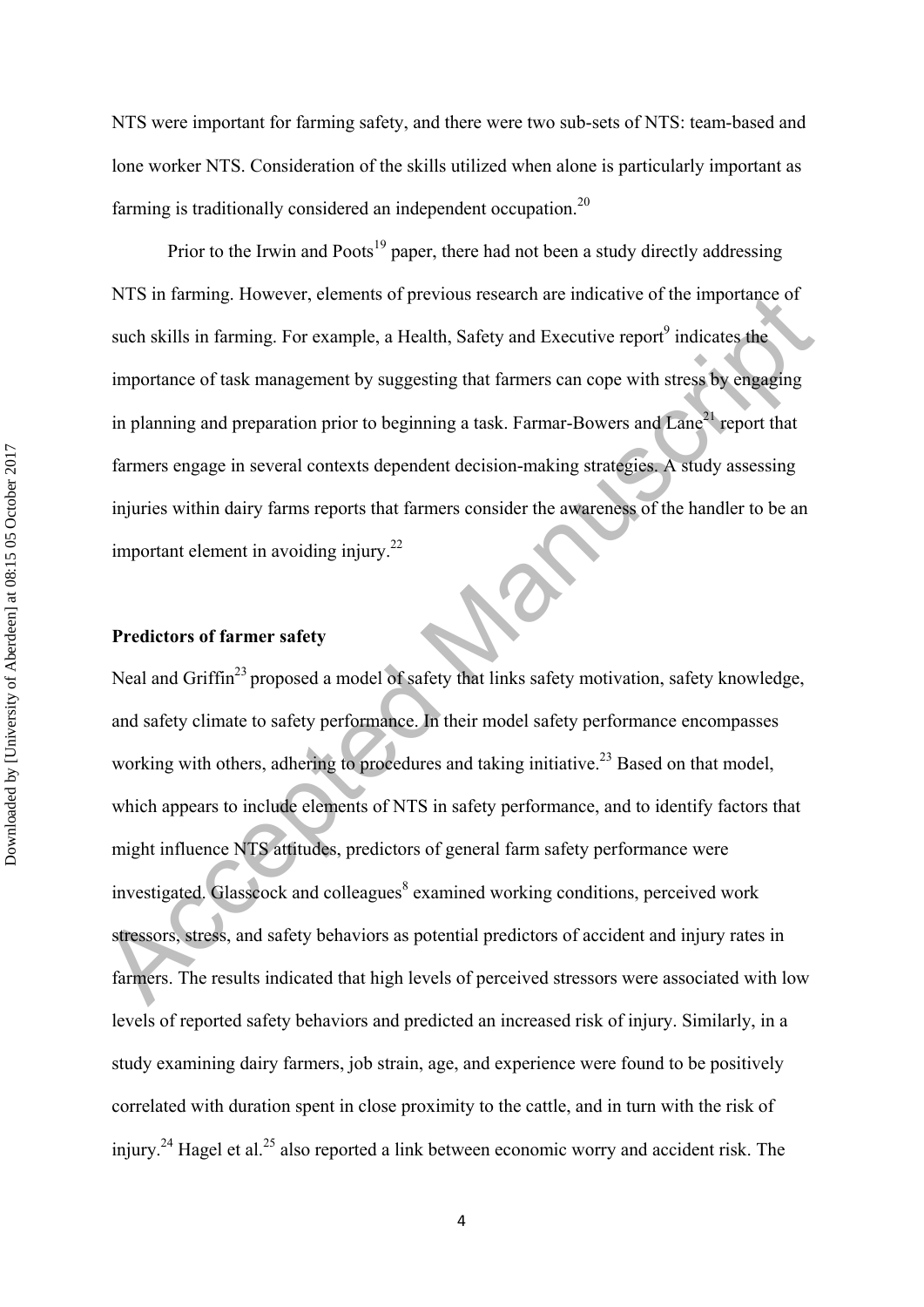authors suggested that financial issues might prevent investment in safety equipment and may also result in farm operators working longer hours, thus raising the risk of accident through fatigue.<sup>25</sup>

Research assessing farm worker handling of cattle identified working alone and having no immediate escape route as two factors that were linked to risk of injury.<sup>22</sup> A study with Finnish farmers identified farm size (larger farms associated with greater risk), working alone, and male gender as significant risk factors.<sup>26</sup> A more recent study reported that safety motivation was associated with safety behaviour.<sup>27</sup>

### **Personality and workplace safety**

naving no immediate escape route as two factors that were inneed to risk of injury. A study<br>with Finnish farmers identified farm size (larger farms associated with greater risk), we<br>obting<br>alone, and male gender as signif There are several proposed links between personality and attitudes that align with elements of NTS. Extraversion is a trait usually associated with social confidence, assertiveness, enthusiasm, and a focus on excitement.<sup>28</sup> Linked to this, researchers have suggested extraverts are likely to engage in risk taking behaviors, show less vigilance, and exhibit unsafe behaviors at work.<sup>29,30</sup> Agreeableness, linked with empathy and working well with others, $30$  has been shown to be positively associated with safety compliance<sup>31</sup> and general safety attitudes.<sup>13</sup> Conscientiousness, a trait linked to being careful and thorough, particularly when managing tasks or making decisions,  $32$  has been negatively associated with unsafe behaviours.33 Neuroticism, a trait linked with anxiousness and insecurity, was reported as negatively correlating with safety compliance.<sup>10</sup> It has also been suggested that neurotic individuals are likely to be easily distracted and struggle to deal with stress.<sup>13,30</sup> Finally, a meta-analysis reported that agreeableness and conscientiousness were positively associated with safety behaviors. In contrast neuroticism and extraversion were negatively associated with safety behaviours.<sup>34</sup>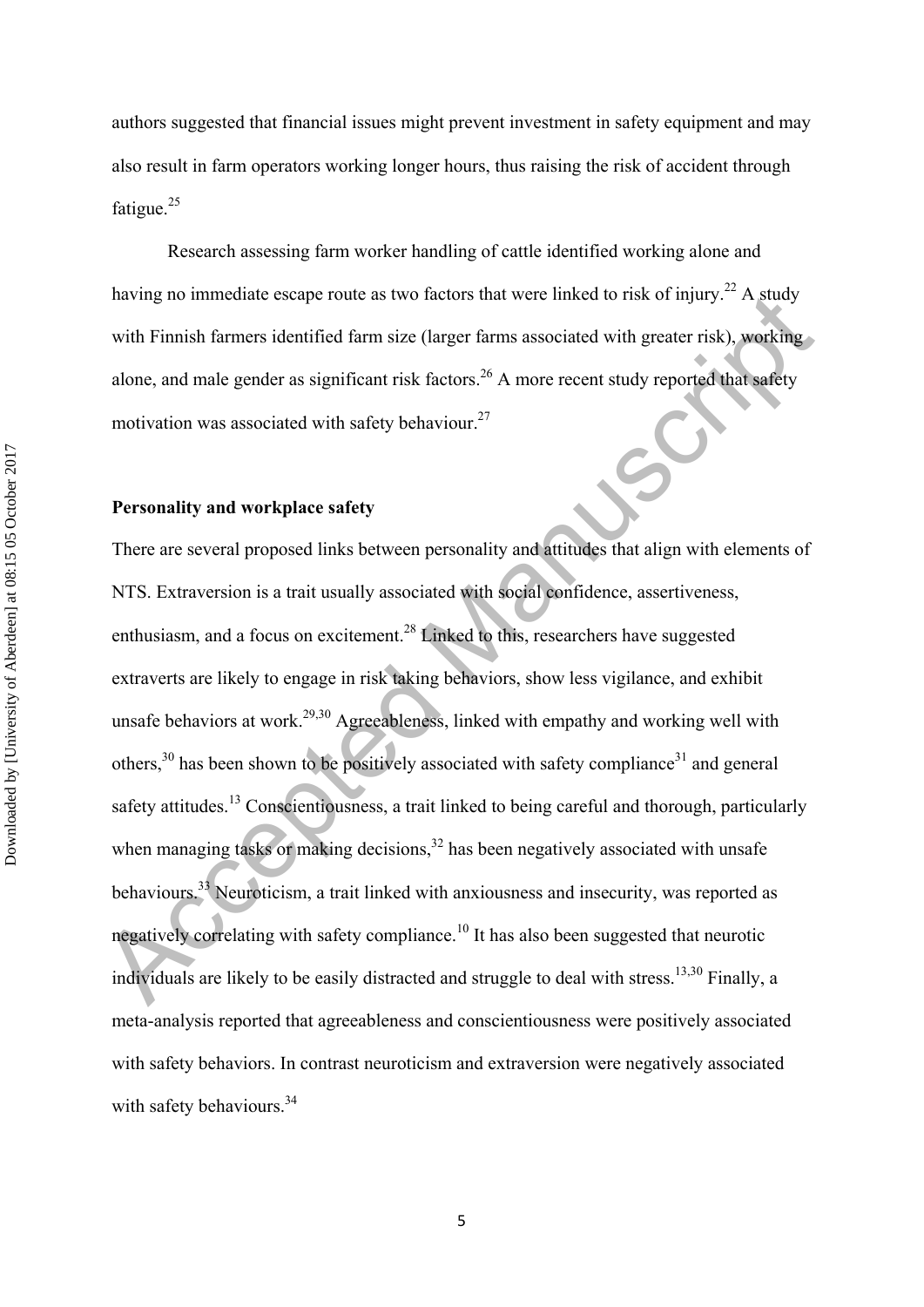#### **Study aims and hypotheses**

Despite the importance of NTS in enhancing safety across multiple industries, no research, to our knowledge, has addressed potential predictors of NTS. Such predictors, at both the individual and environment level, may impact NTS attitudes and, therefore, NTS behaviors. The current exploratory study aimed to examine potential predictors (individual traits, attitudes towards safety and the presence of environmental stressors) of NTS attitudes in farming in order to begin to address this literature gap.

#### *Hypotheses:*

- The current exploratory study amea to examine potential predictors (individual translapsion)<br>attitudes towards safety and the presence of environmental stressors) of NTS attitudes in<br>attitudes towards safety and the presen 1. Individual traits (personality, level of experience, level of stress) will have a significant association with attitudes towards team-based and lone non-technical skills. Specifically the following relationships are expected:
	- 1.1 Conscientiousness and farm experience should have a positive association with attitudes towards task management, situation awareness and decision-making.
	- 1.2 Agreeableness should be positively associated with attitudes towards leadership, teamwork and communication.
	- 1.3 Extraversion should be positively associated with teamwork, and negatively associated with situation awareness, task management and decision-making.
	- 1.4 Neuroticism and stress are expected to have a negative association with situation awareness, teamwork, decision-making and task management.
	- 2. Attitudes towards safety and risk on the farm (safety climate, safety motivation, safety behavior) will have a positive association with attitudes towards team-based and lone nontechnical skills. In contrast, risk tolerance should have a negative association with nontechnical skills.
	- 3. Concern about environmental stressors (workload, costs, equipment and work-life imbalance) will have a significant positive association with non-technical skills.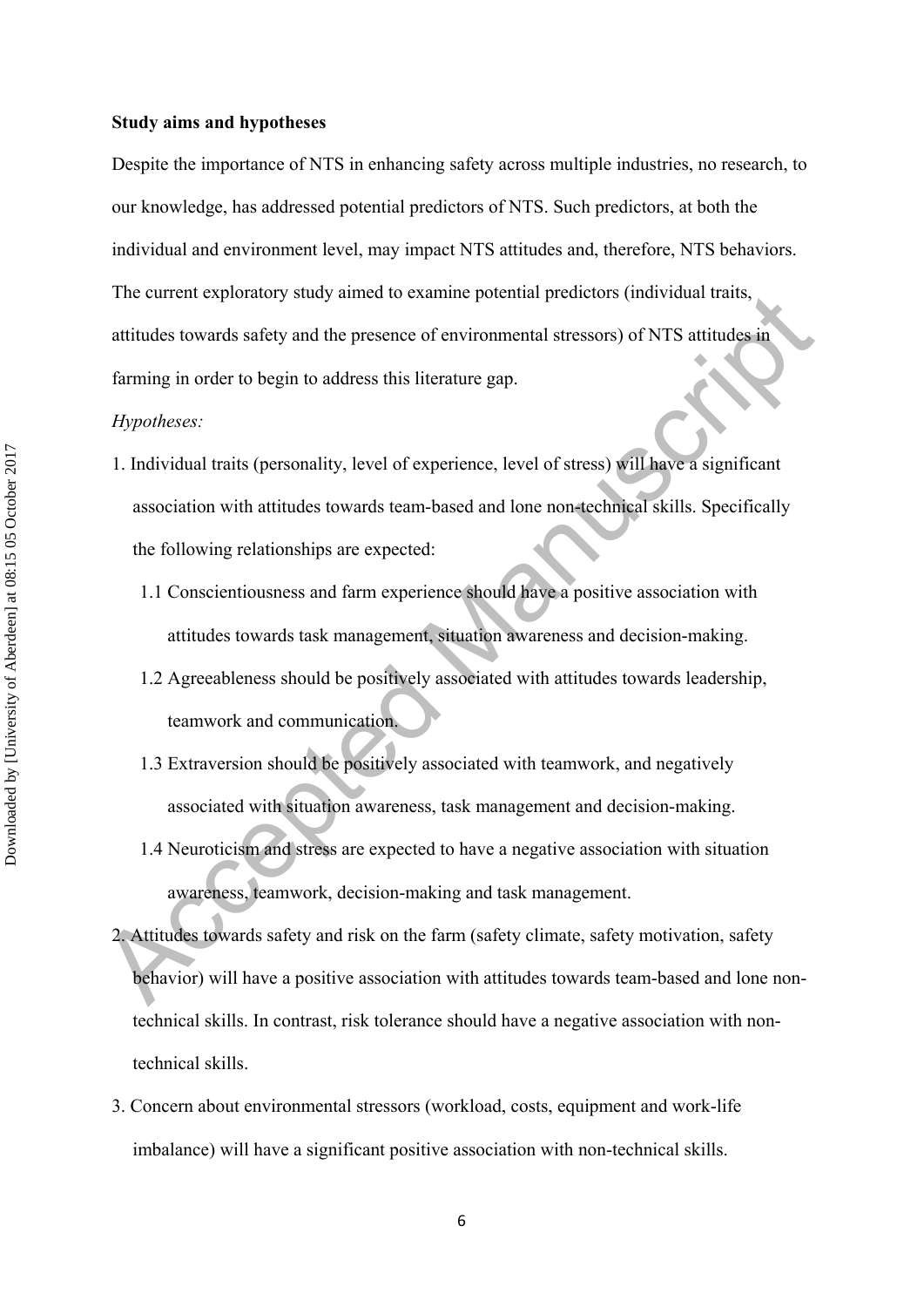4. Attitudes towards non-technical skills should differ across gender, level of training and farm type.

# **Method**

#### **Participants**

**Participants**<br>
A total of 170 participants (136 male, 32 female, 2 not stated; age range 18-82 years) were<br>
recruited from UK and Ireland within a 2-month period (approximate 30% response rate<br>
based on views of online p A total of 170 participants (136 male, 32 female, 2 not stated; age range 18–82 years) were recruited from UK and Ireland within a 2-month period (approximate 30% response rate based on views of online posts and emails sent). The participants were recruited from several different types of farm: Dairy farm  $(n = 28)$ ; Beef cattle  $(n = 15)$ ; Sheep  $(n = 26)$ ; Pigs  $(n = 15)$ 3); Poultry  $(n = 2)$  and mixed animal farms  $(n = 29)$ . There were crop producers  $(n = 25)$  and mixed animal and crop farms ( $n = 44$ ). All the participants considered farming to be their primary occupation.

### **Questionnaire**

Section one: Demographic information, including age, training, years of experience farming, type of farm and size of farm. No data on location was collected.

Section two: Five-item version of the General Health Questionnaire.<sup>35</sup> This scale was designed to assess current levels of stress and wellbeing*.* 

Section three: Ten-item version of the Big Five Personality Inventory.<sup>36</sup> The scale was designed to assess participants on five personality factors: Extraversion, Openness, Conscientiousness, Neuroticism and Agreeableness. Each factor was measured using two summed items.

Section four: Perceptions of safety climate, motivation, behavior and risk tolerance (three items per factor).<sup>37</sup> Safety climate assessed the extent to which safety was valued on the farm, safety motivation assessed the extent to which farmers felt safety was an important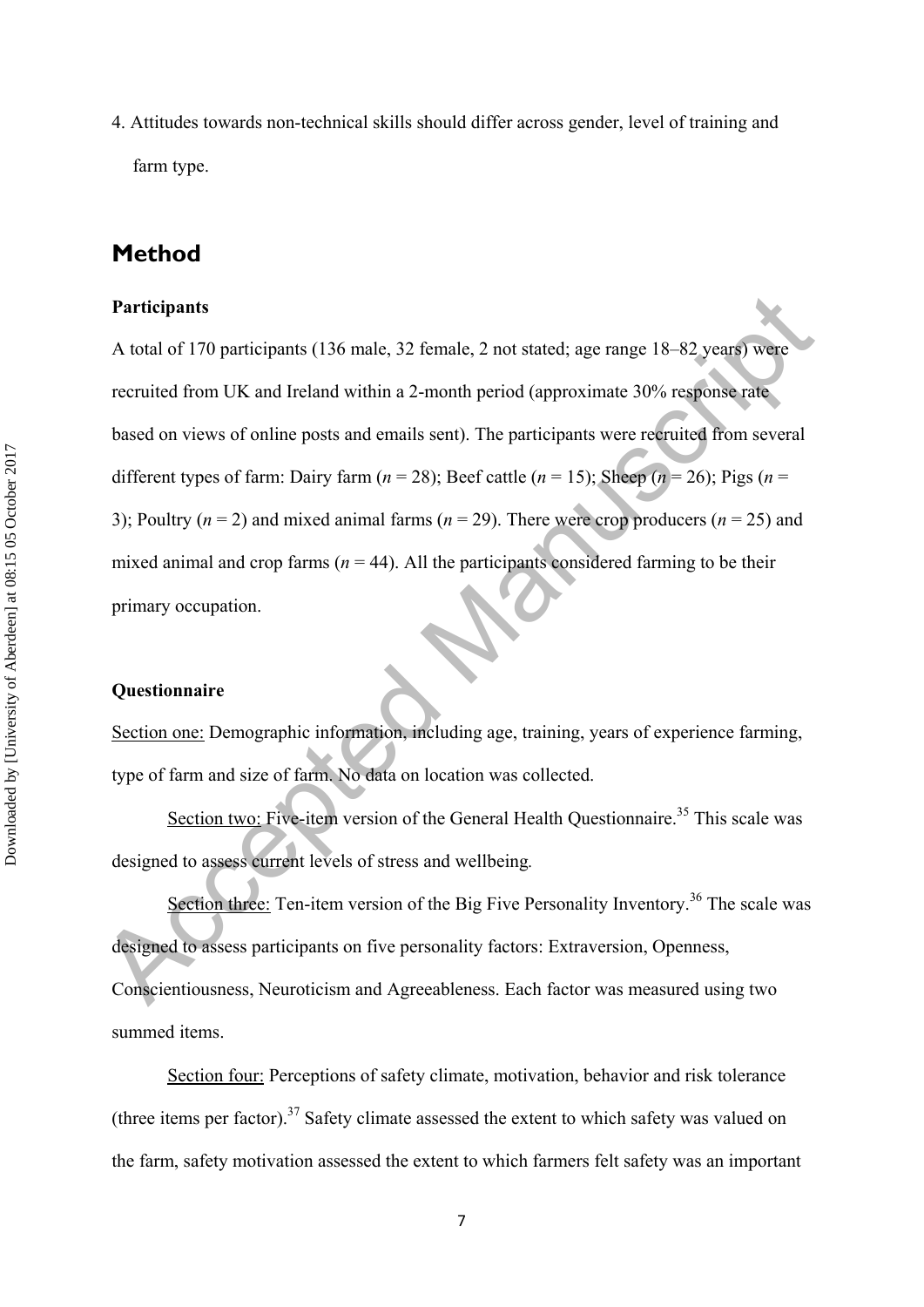part of their work, and safety compliance indicated the extent to which participants complied with safety regulations. Risk tolerance assessed the extent to which farmers were prepared to bend the rules, or take shortcuts to achieve performance targets.

Section five: Concerns about four environmental, or task based, stress factors (stressors): workload, costs and profit margins, problems caused by weather or equipment and work-life imbalance.<sup>8</sup>

(stressors): workload, costs and profit margins, problems caused by weather or equipment<br>and work-life imbalance.<sup>8</sup><br>Section six: Five sub-scales, each containing six items designed to assess a<br>timedes<br>towards team based Section six: Five sub-scales, each containing six items designed to assess attitudes towards team based non-technical skills. The five sub-scales included were: Situation awareness, Teamwork and communication, Leadership, Task management and Decisionmaking. All items were derived from interviews conducted in an earlier study.19 The format and presentation of the items mirrored that of the TeamSTEPPS Teamwork Perceptions Questionnaire (T-TPQ<sup>38</sup>).

Section seven: Three sub-scales, each containing four items designed to assess attitudes to non-technical skills used while alone. The three sub-scales were: Situation awareness, Task management and Decision-making. As for section six, items were based on the format of the T-TPQ, and derived from the earlier interviews.<sup>19</sup>

### **Data collection**

The questionnaire was web-based, constructed using SNAP software. Participants completed an electronic consent sheet, and then the questionnaire online, with data collection occurring via SNAP. Initial participants were contacted through organizations such as the National Farmer Union with the organizers sharing the e-mail invite with their members. Following that the invite letter was placed on social media (Facebook pages and groups) and shared through UK and Ireland based online farming forums. Further participants were recruited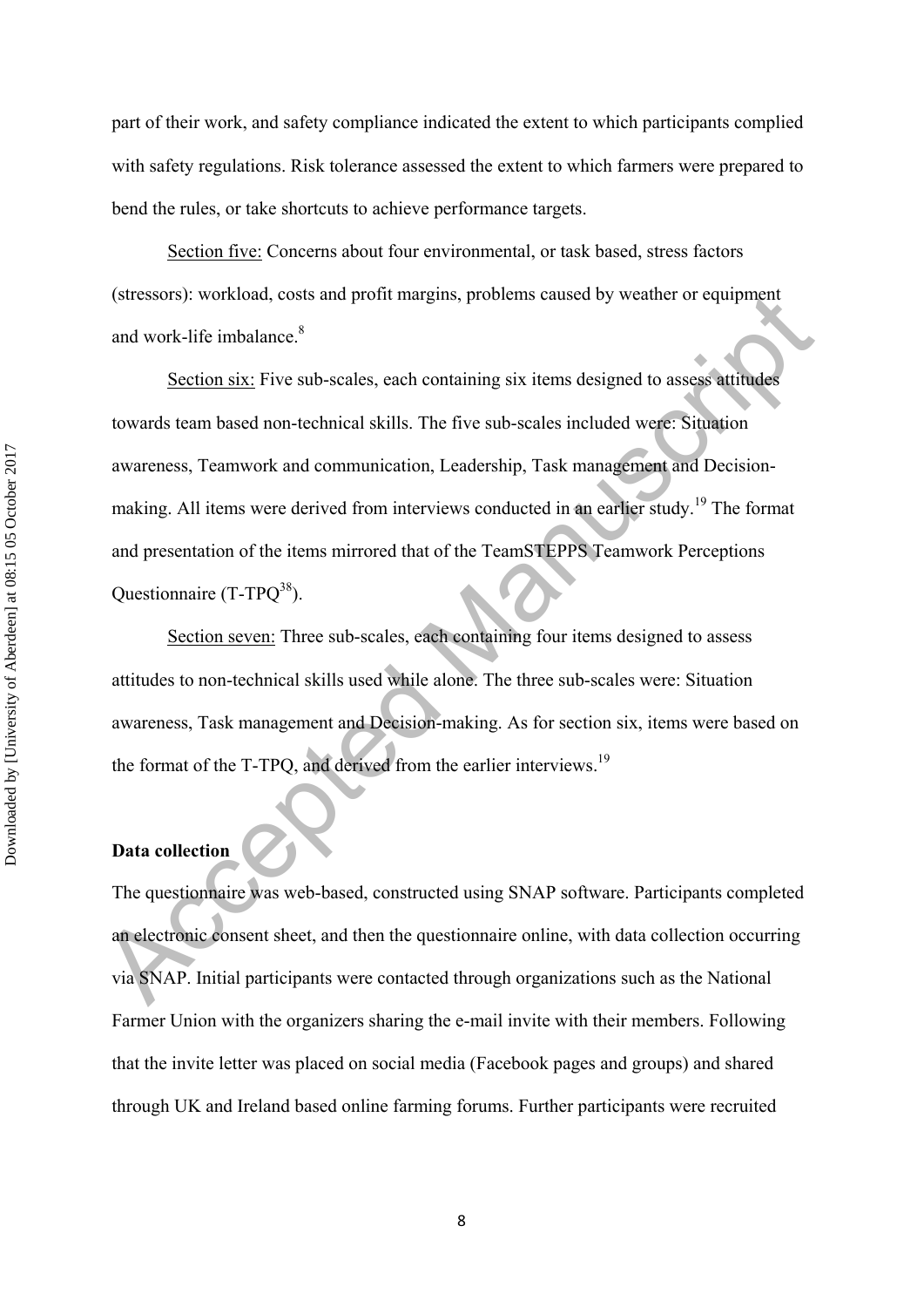through the use of the snowball sampling technique,<sup>39</sup> whereby each participant alerted friends and colleagues to the study.

#### **Analysis**

The majority of the defined scales used whilm the current questiomalie were designed to be<br>assessed through the use of a scale score, or a sub-scale score, with items summed to erective<br>the measure. The first stage in the The majority of the defined scales used within the current questionnaire were designed to be assessed through the use of a scale score, or a sub-scale score, with items summed to create the measure. The first stage in the analysis was to sum the relevant items for both scales and sub-scales, then undertake diagnostic assessment to determine the skewness and kurtosis of each main variable. This was followed by an assessment of the internal consistency of each measure using Cronbach's alpha  $(\alpha)$  which provides an indication of the level of relationship between the items for each measure (an alpha score of 0.7 or above is considered acceptable). Spearman correlation analysis was conducted to assess the associations between variables (Supplemental Table). Robust multiple regression analysis was conducted with each of the NTS sub-scales as criterion variables. Finally, to determine if there were differences across gender, level of training and farm type, ANOVA analysis was conducted. All analysis other than the robust regression analysis was conducted using SPSS, the robust regression was conducted using R.

# **Results**

## **Participant characteristics**

The majority of the sample was male and worked on farms with livestock. The level of agricultural training reported across participants varied from no training to training at postgraduate level, with the majority reporting training to certificate or diploma level (Table 1). The size of farm reported ranged widely; from 6 acres to 25000 acres (mean: 971.28 acres).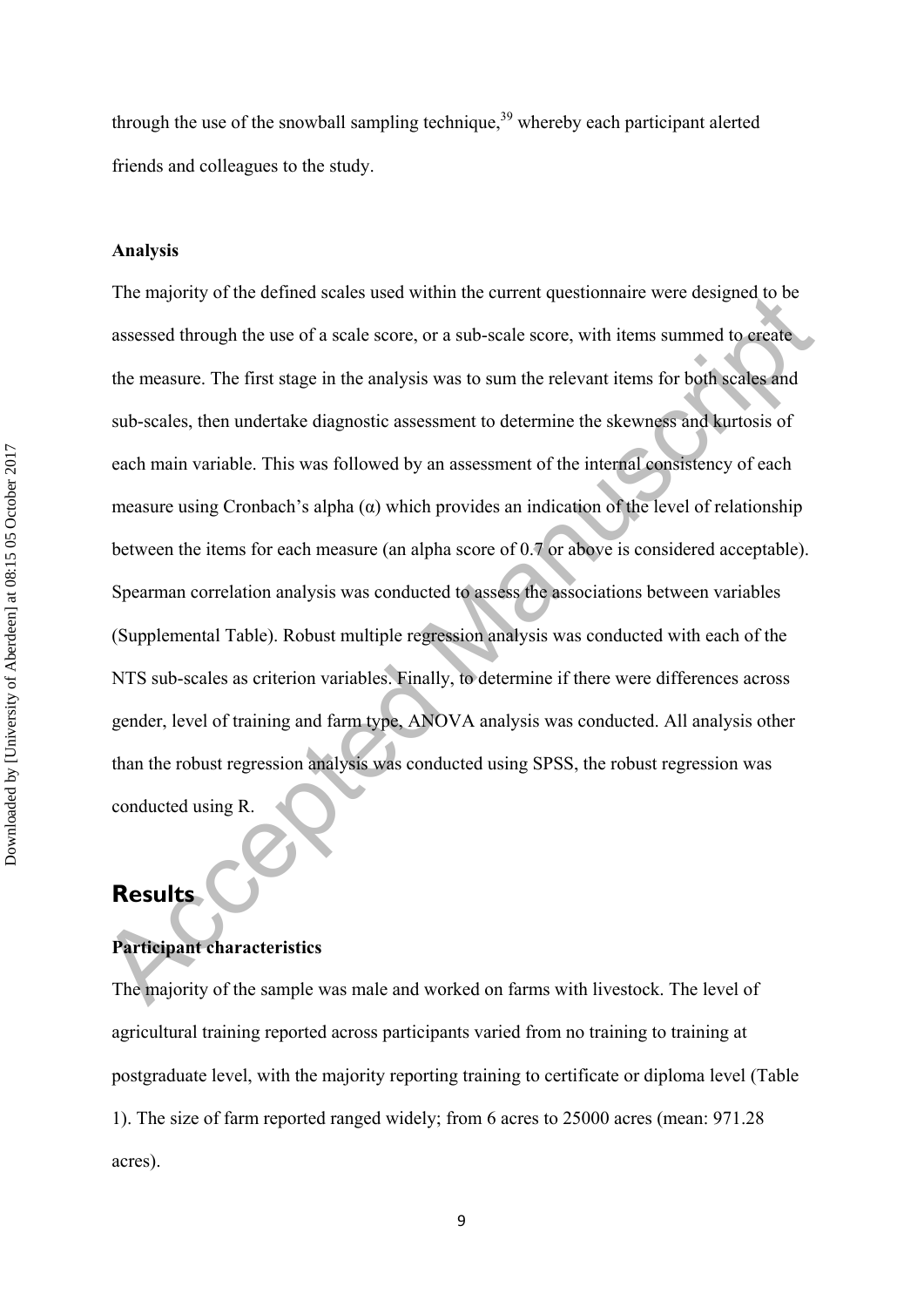**Diagnostics** 

Preliminary analysis evaluated the skewness and kurtosis, alongside the central tendency of each of the main variables. Table 2 indicates that the majority of the main variables was skewed and had various levels of kurtosis, this finding impacted the analysis methods selected for statistical analysis in the next two sections.

Following initial diagnostics the internal consistency of each of the main measures was assessed using Cronbach's alpha  $(\alpha)$ . As illustrated by Table 2 all of the measures exhibited an acceptable or good level of internal consistency.<sup>40</sup>

#### **Correlation results**

seeved and nat various evers or kutosis, mis imang impacted the analysis memotival<br>selected for statistical analysis in the next two sections.<br>Following initial diagnostics the internal consistency of each of the main mea To determine if there were associations between the measures, all 22 sub-scales plus experience (as defined by number of years' experience farming), were entered into a bivariate Spearman correlation analysis, as illustrated by Table 2. Farm size was included in this analysis initially, but had no significant  $(p > 0.05)$  associations with any of the other variables, and as such was removed from this and further analysis.

Farming experience positively correlates with team-based decision-making, task management and leadership. There was a negative correlation between farming experience and risk tolerance. Stress showed a negative correlation with team-based leadership, team task management, safety climate, and safety compliance. Stress was also positively correlated with concerns about workload, costs, equipment and work-life imbalance.

Neuroticism negatively correlated with team-based leadership, teamwork and communication, lone situation awareness, lone decision making, safety climate, and safety compliance. Neuroticism also positively correlated with concerns about costs, equipment, and work-life imbalance. Agreeableness correlated positively with safety climate and safety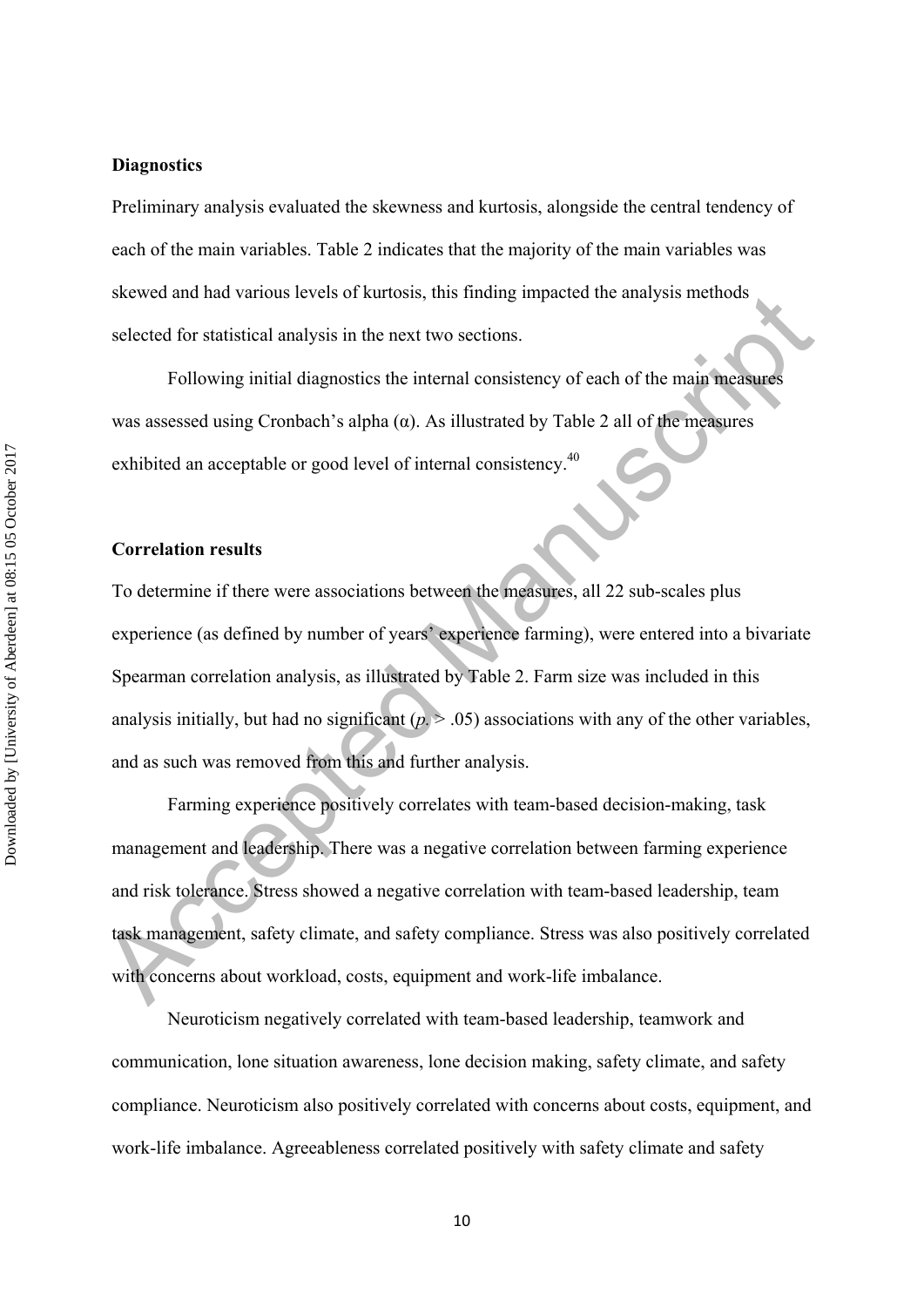compliance. Conscientiousness correlated positively with team-based task management and teamwork, lone situation awareness, lone decision-making, and lone task management. Conscientiousness also correlated positively with safety climate and compliance.

Safety climate, motivation, and compliance showed a positive correlation across all sub-categories of non-technical skills, both team-based and lone-based skills. Safety motivation correlated positively with concerns about equipment problems. Risk tolerance showed a single negative correlation with team-based task management and lone decisionmaking.

### **Robust regression analysis**

sub-categories of non-tecnnical skills, both team-based and lone-based skills. Safety<br>motivation correlated positively with concerns about equipment problems. Risk tolerance<br>showed a single negative correlation with team-Due to the skewness and kurtosis of the criterion NTS variables, a robust regression analysis was conducted using the rlm function from the MASS package in R. The M-estimation was conducted using Huber weighting.41 Separate robust regression analyses were conducted for each of the eight non-technical skills (5 x team, 3 x lone). Each analysis included the following groups of predictor variables: individual characteristics (farming experience, personality traits, and stress), attitudes towards safety and risk (safety motivation, compliance, and climate, risk), concern about environmental stressors (workload, costs / profit, problems with equipment/infrastructure, and work-life imbalance). Table 3 illustrates the significant predictors (all excluded predictors were non-significant).

Across team-based NTS, safety motivation ( $t = 2.13$ ,  $p < .001$ ) significantly predicted attitudes concerning situation awareness in teams. Safety climate  $(t = 3.05, p < .001)$ significantly predicted attitudes towards leadership in farming teams. In terms of teamwork and communication safety climate ( $t = 2.80$ ,  $p < .001$ ), significantly predicted attitudes. Concerns about costs and profits ( $t = 2.13$ ,  $p < .001$ ) significantly predicted attitudes towards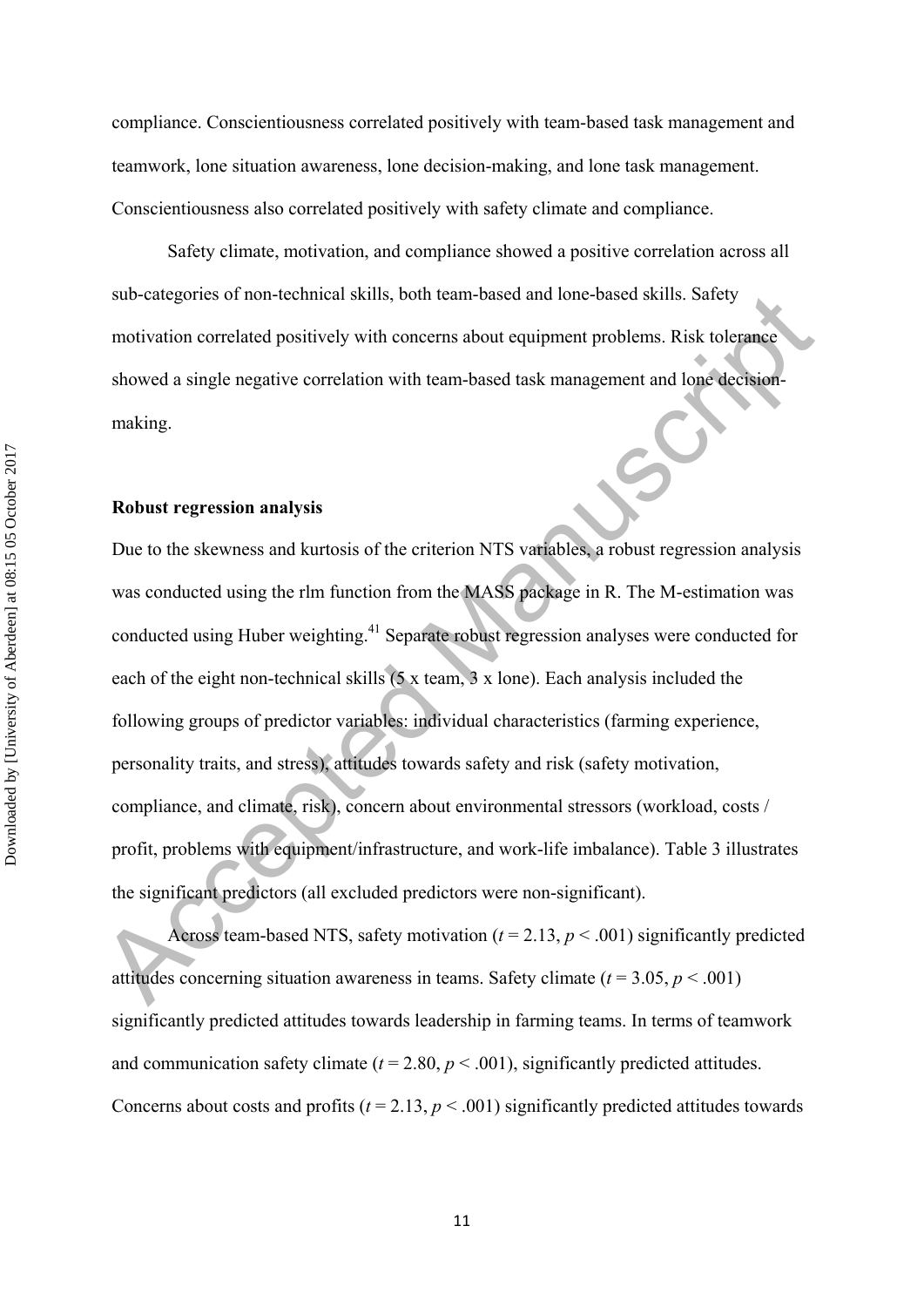task management. Finally concerns about costs and profits  $(t = 3.10, p < .001)$  significantly predicted attitudes towards team-based decision-making.

Neuroticism ( $t = -2.02$ ,  $p < .001$ ) and conscientiousness ( $t = 2.53$ ,  $p < .001$ ) significantly predicted attitudes towards lone situation awareness. Conscientiousness  $(t =$ 3.07,  $p < .001$ ) significantly predicted attitudes towards lone task management. Finally, neuroticism ( $t = -3.47$ ,  $p = .001$ ), safety motivation ( $t = 2.35$ ,  $p < .001$ ) and concerns about costs and profits  $(t = 2.07, p \le 0.001)$  predicted attitudes in lone decision-making.

#### **ANOVA analysis**

3.07,  $p \times .001$ ) significantly predicted attitudes towards tone task management. Finally,<br>neuroticism ( $t = .3.47$ ,  $p = .001$ ), safety motivation ( $t = 2.35$ ,  $p < .001$ ) and concerns about<br>costs and profits ( $t = 2.07$ ,  $p < .001$ To determine whether the reported attitudes varied across team-based NTS sub-scales, gender, level of training (on job training versus external training), and type of farm (animals; crops; mixed) mixed measures ANOVA was conducted. The results indicate there was a significant difference in attitude across the five team-based NTS sub-scales (F(4, 520): 23.778,  $p < .001$ ,  $\eta_p^2$ : .16). Pairwise comparisons using the Bonferroni correction indicated that attitudes towards situation awareness, leadership, teamwork and communication, and decision-making did not differ significantly from one another (*p.* >.05), but were all significantly different (more positive) than attitudes towards task management ( $p \leq 0.05$ ). There was no significant difference in attitude across gender  $(p > .05)$ , training category  $(p > .05)$ .05) or farm purpose ( $p > 0.05$ ), nor were there any significant interactions.

The same analysis was then conducted for the lone NTS categories, the results mirrored those for the team-based NTS, with a significant difference in attitude across the three NTS sub-scales (F  $(2, 330)$ : 29.27,  $p < .001$ ,  $\eta_p^2$ : .15). Again pairwise comparisons using the Bonferroni correction indicated that attitudes towards situation awareness and decision-making did not differ significantly from one another (*p.* >.05), but were significantly different (more positive) than attitudes towards task management (*p.* < .05). There was no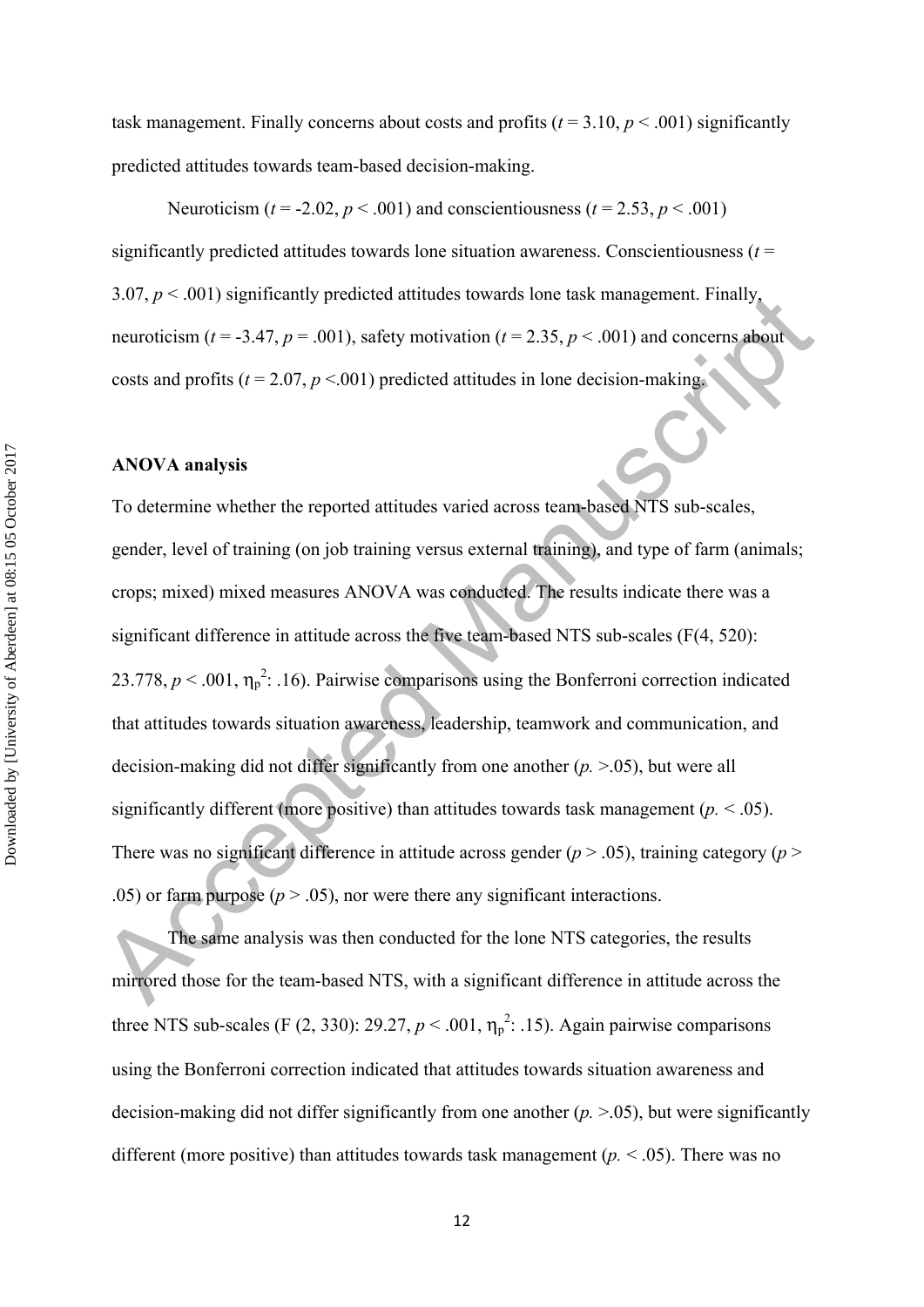significant difference in attitude across gender ( $p > .05$ ), training category ( $p > .05$ ) or farm purpose  $(p > .05)$ , nor were there any significant interactions.

# **Discussion**

The results of the current exploratory study begin to address the existing gap in the research<br>regarding predictors of attitudes towards NTS. A range of individual characteristics; safety<br>attitudes and environmental stres The results of the current exploratory study begin to address the existing gap in the research regarding predictors of attitudes towards NTS. A range of individual characteristics, safety attitudes and environmental stressors were related to farmer NTS attitudes, showing support for the study hypotheses. The pattern of predictors varied across team-based and lone worker NTS. Personality factors neuroticism and conscientiousness were the primary predictors of lone worker NTS. In comparison alternative factors of safety climate, safety motivation and concerns about costs functioned as the main predictors for the team-based NTS.

The personality traits of neuroticism, conscientiousness, and agreeableness also show an association with elements of attitudes towards safety, replicating a previous study examining links between safety attitudes and personality in general industry.<sup>13</sup> Finally, although there were no significant differences between groups regarding attitudes towards NTS, the results did indicate that task management appeared to be viewed more negatively than the remaining NTS, for both team and lone skills.

## **Limitations**

This study is an exploratory study designed to take the first step in addressing the identified literature gap. As such the generalization of the results is restricted due to the limited sample size and focus on the UK and Ireland. Further research with farmers from additional regions is required. It should also be noted that the findings are based on self-report and as such may be susceptible to individual biases such as social desirability bias. A gender imbalance is present in the sample, with the majority of the participants being male; although, this is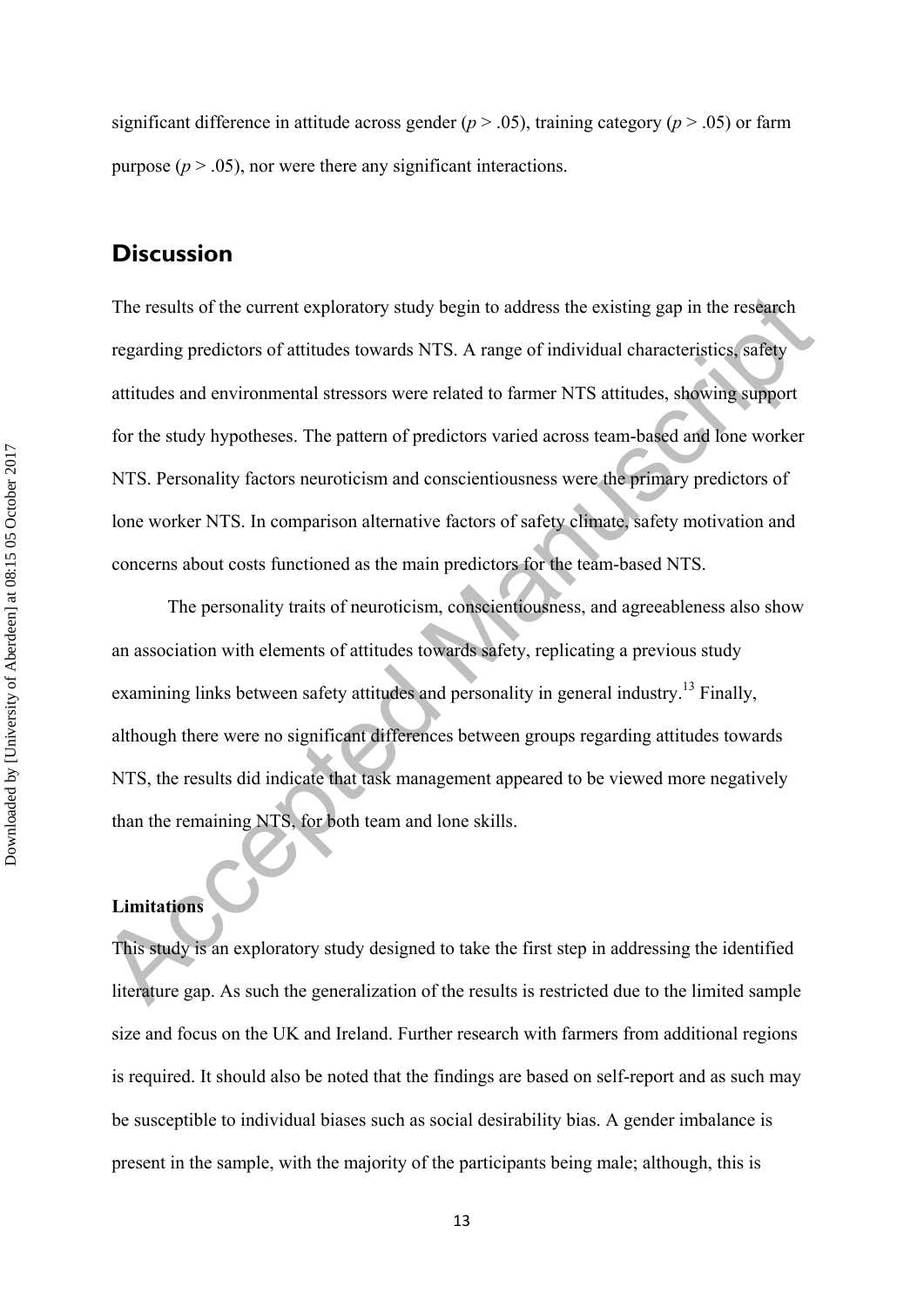somewhat representative of UK farming population.<sup>1</sup> Finally, this study had the capacity to address NTS attitudes only; further research is required to assess the impact of the characteristics reported here on actual NTS performance.

#### **Team NTS**

Findsley<sup>12</sup> defines situation awareness as comprised of three non-linear levels; perception,<br>
understanding and anticipation. Team-based situation awareness is the extent to which each<br>
member of a team possesses adequat Endsley<sup> $42$ </sup> defines situation awareness as comprised of three non-linear levels; perception, understanding and anticipation. Team-based situation awareness is the extent to which each member of a team possesses adequate, and shared, situation awareness. The current findings suggest high levels of reported safety motivation predict high levels of reported team situation awareness, and team situation awareness was positively associated with safety climate, safety motivation, and safety compliance. This link between situation awareness and safety attitudes has been reported in other industries including shipping<sup>15</sup> and production.<sup>43</sup> with the suggestion that unsafe work behaviors may be linked to failures in awareness, rather than intentional violations. Alternatively, individuals who take shortcuts or violate the rules on a regular basis may simply be more likely to ignore their work environment.<sup>15</sup> The current study builds on those findings, with the suggestion that farmers who consider safety an important element of their work are more likely to maintain an awareness of their surroundings.

The perception of safety climate by individuals encompasses consideration of general practices and procedures relevant to safety in the workplace.10 Safety climate has been shown to be linked to safety behaviors at both the individual and group level.<sup>10, 44</sup> The current results indicate that safety climate functions as a significant predictor of farmer attitudes towards teamwork and leadership, with safety motivation and compliance also positively associated with both NTS. Research suggests that this relationship could be due to the leader or supervisor of a team establishing the team safety climate by sharing their expectations of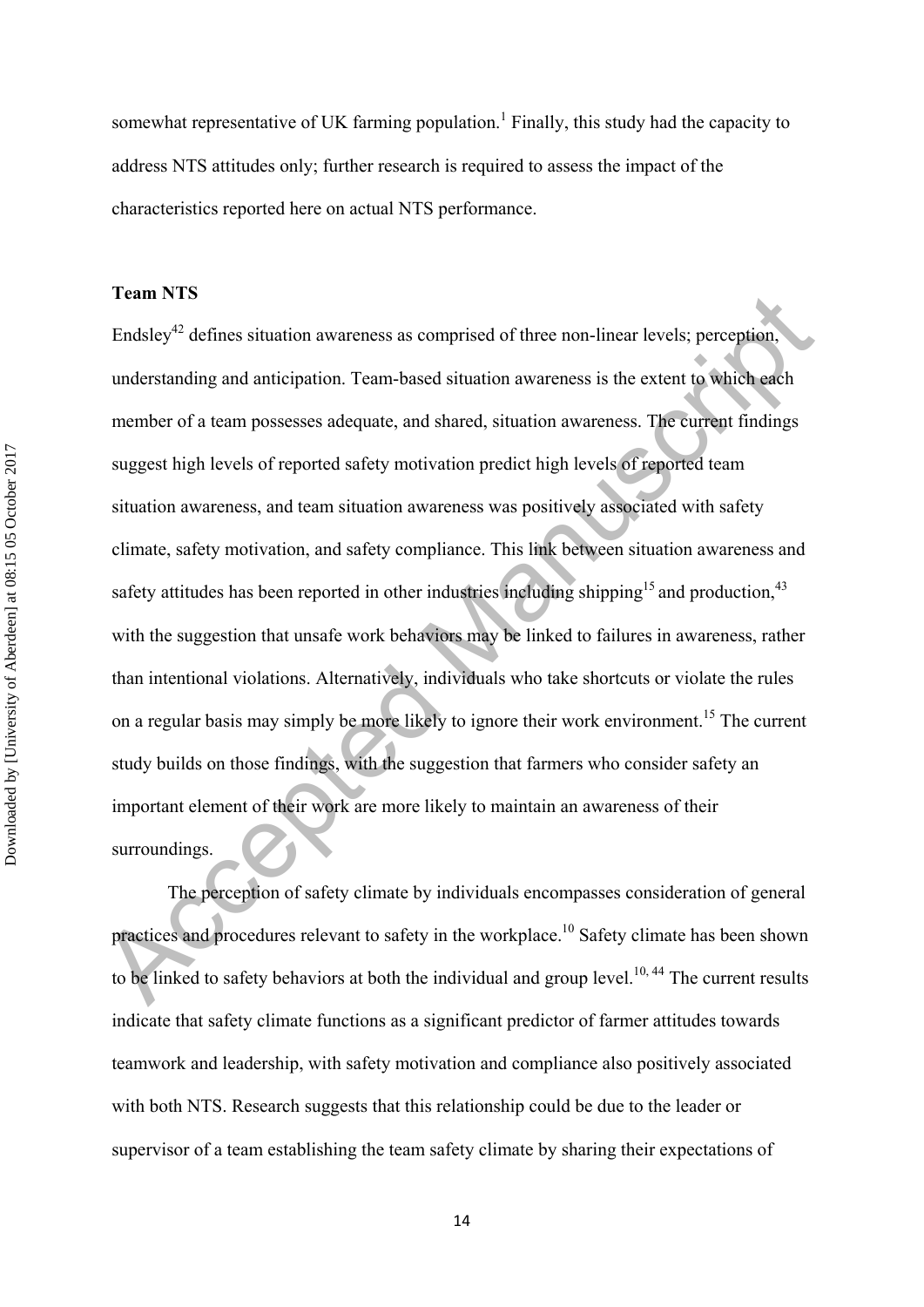safety behaviors, such as adhering to safety protocols or wearing safety equipment.<sup>44</sup> This can generate a shared team approach to safety, where a positive approach will lead to enhanced levels of safety.44 It is also interesting to note that the current findings indicate a negative association between neuroticism, teamwork and leadership attitudes, this may be due to the link between neuroticism and strained interpersonal relationships. $10$ 

The development of routines and strained interpersional relationships.<br>
The development of routines and the importance of planning ahead have been<br>
identified as methods of mitigating risk and coping with stress in agricul The development of routines and the importance of planning ahead have been identified as methods of mitigating risk and coping with stress in agriculture.<sup>9,22</sup> This is supported within the current study with a negative association between team task management, stress, and risk tolerance. The current results also indicate that concern about farming costs functions as a predictor of team-based task management and decision-making. This is perhaps unsurprising given that previous research indicates that financial worries are a major stressor for farmers,<sup>9</sup> with many using a problem-solving or task management orientation as a coping response.<sup>9</sup> It should be noted that this primarily referred to principal farmers with a managerial role. The current study did not differentiate between farm owners and workers, so the current result may be due to a majority of owner farmers within the sample. Moreover, the relatively negative attitudes towards team- and lone task management may suggest that this is a skill that would benefit from further support within agriculture.

## **Lone NTS**

A lone worker is an individual who works alone, without direct supervision, on a regular or occasional basis.<sup>5</sup> Working alone is associated with several risks, with the most relevant for agriculture being the prospect of accident or injury.45 Unfortunately, despite farmers being aware of the risk inherent in working alone, it is often a necessity due to a lack of personnel.<sup>22</sup> It is important to identify ways of mitigating the risk of lone working, including the consideration of the training and development of NTS as a possible avenue.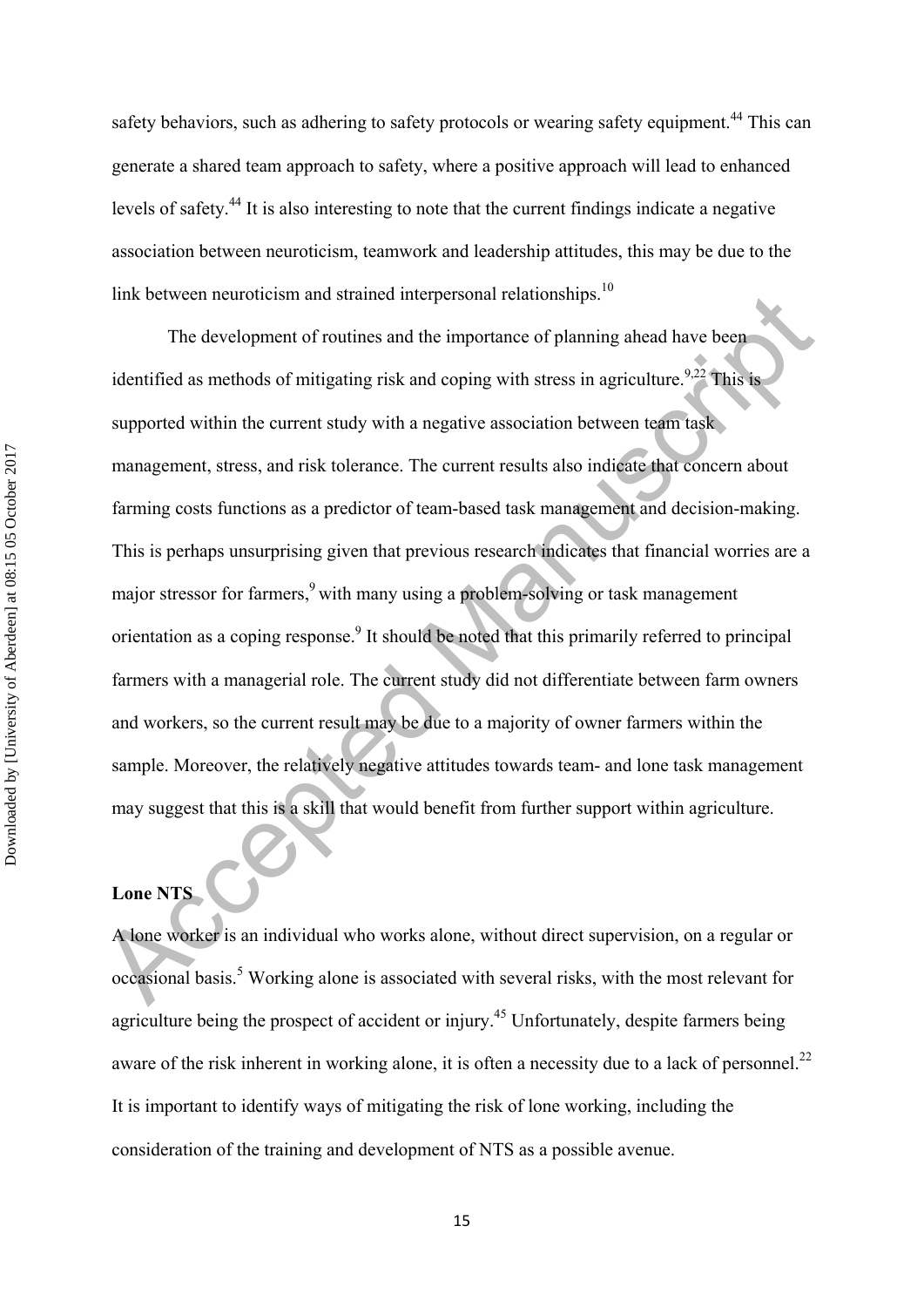The current study indicates that neuroticism and conscientiousness were significant predictors of lone worker NTS attitudes. The link between task management and conscientiousness is perhaps unsurprising given that conscientious individuals have been reported as achievement focused, with an inherent desire to complete tasks on time, whilst following procedures.46 Similarly, individuals low in neuroticism are less likely to be distracted and are more task focused than individuals high in neuroticism,  $46$  which may explain the negative association between neuroticism, situation awareness and decisionmaking. Previous researchers have suggested that results such as these could be used to inform staffing decisions on the basis of personality traits;<sup>34</sup> however, given the unique nature of farming, where many farmers work alone, selecting employees on the basis of personality might not be practical.

From procedures. Similarly, individuals low in neuroticism are less likely to be<br>distracted and are more task focused than individuals high in neuroticism,<sup>46</sup> which may<br>explain the negative association between neuroticis An alternative possibility is to consider the potential impact of these traits on NTS training effectiveness. This is particularly important given past research suggesting that training based on NTS may be rejected by a proportion of the population and effectiveness can vary across organizations.<sup>47</sup> The authors suggest NTS training should be tailored to each organization or workgroup, which can be done through surveying the target group and using the resultant data to develop the training intervention.<sup>47</sup> The consideration of individual and environmental factors should enable further specification of training, enhancing its effectiveness. The development of such training programs could enhance safety and reduce injury in agriculture, as has been indicated in other domains.<sup>48</sup>

# **Conclusion and Implications**

There are two main implications suggested by this data; First, individual and environmental factors appear to be related to NTS attitudes, and may therefore function as antecedents for NTS behaviors in agriculture. Second, this result might influence the development of future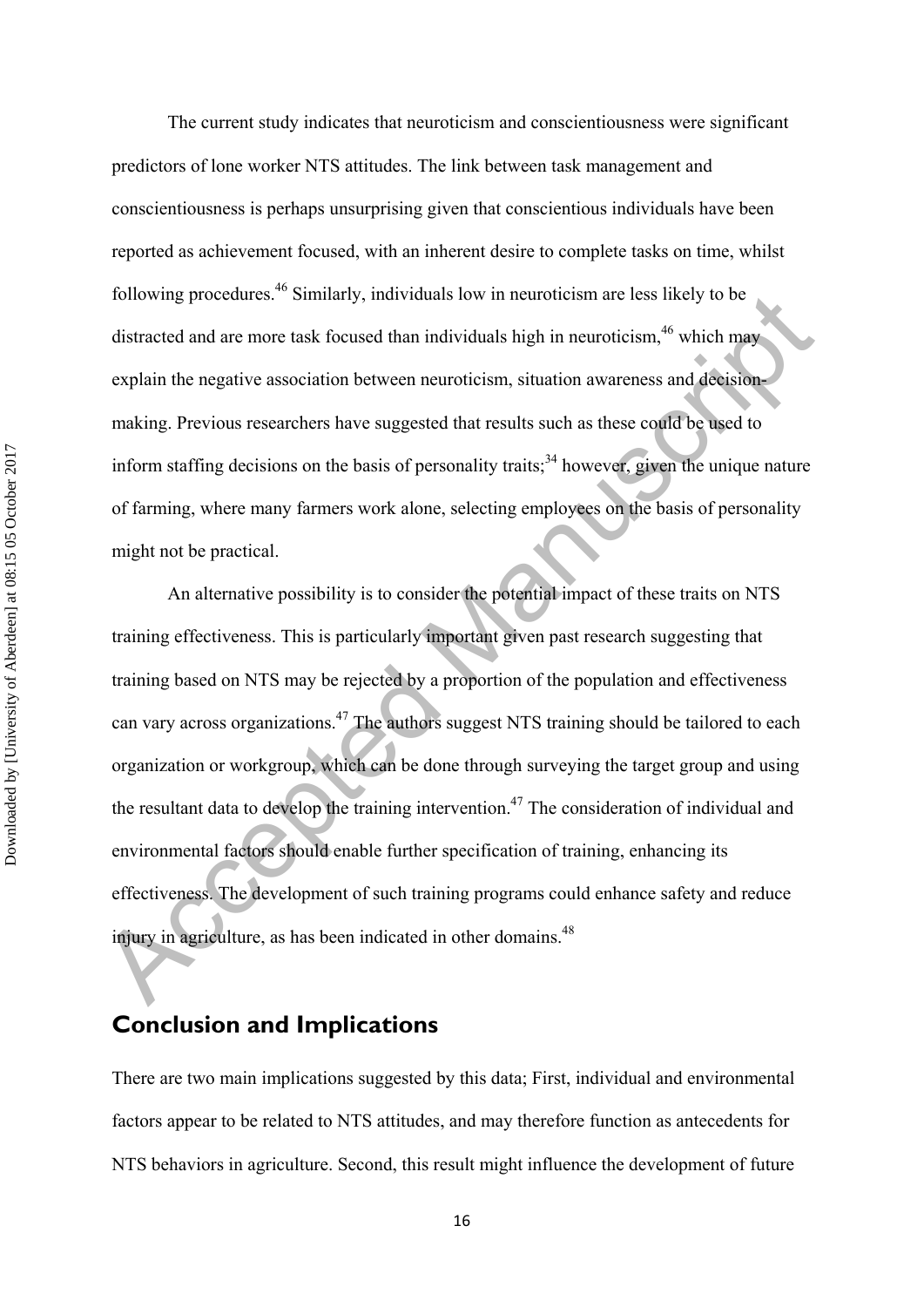NTS training programs within agriculture. To be effective future training programs may need to consider the impact of individual and environmental characteristics on NTS behaviors and attempt to compensate for this variation by producing tailored training interventions.

# **References**

- 1. Health and Safety Executive (HSE). Health and Safety in Agriculture, Forestry and Fishing in Great Britain, 2014/15. 2015; Health and Safety Executive, London, UK.
- **References**<br>
1. Health and Safety Executive (HSE). Health and Safety in Agriculture, Forestry and Fishing<br>
in Great Britain, 2014/15. 2015; Health and Safety Executive, London, UK<br>
2. Douphrate DI, Stallones L, Lostrup CL 2. Douphrate DI, Stallones L, Lostrup CL, Nonnenmann MW, Pinzke S, Hagevoort GR, Lundqvist P, Jakob M, Xiang H, Xue L, Jarvie P, McCurdy SA, Reed S, Lower T. Workrelated injuries and fatalities on dairy farm operations – a global perspective. *J Agromedicine*. 2013;18:256-264.
	- 3. Rautiainen RH, Reynolds SJ. Mortality and morbidity in agriculture in the United States. *J Agric Saf Health.*2002;8:259-276.
	- 4. Mitloehner FM, Calvo,MS. Worker health and safety in concentrated feeding operations. *J Agric Saf Health.* 2008;14:163-187.
	- 5. HSE. Working alone: Health and safety guidance on the risks of lone working. 2013; Health and Safety Executive, London, UK.
	- 6. Hagel L, King N, Dosman JA, Lawson J, Trask C, Pickett W. Profiling the safety environment on Saskatchewan farms. *Safety Sci.* 2016;82:103-110.
	- 7. Thu KT, Lasley P, Whitten P, Lewis M, Donham KJ, Zwerling C, Scarth R. Stress as a risk factor for agricultural injuries. *J Agromedicine.* 1997;4:181-191.
	- 8. Glasscock DJ, Rasmussen K, Cartensen O, Hansen ON. Psychosocial factors and safety behaviour as predictors of accidental work injuries in farming. *Work and Stress*. 2006;20:173-189.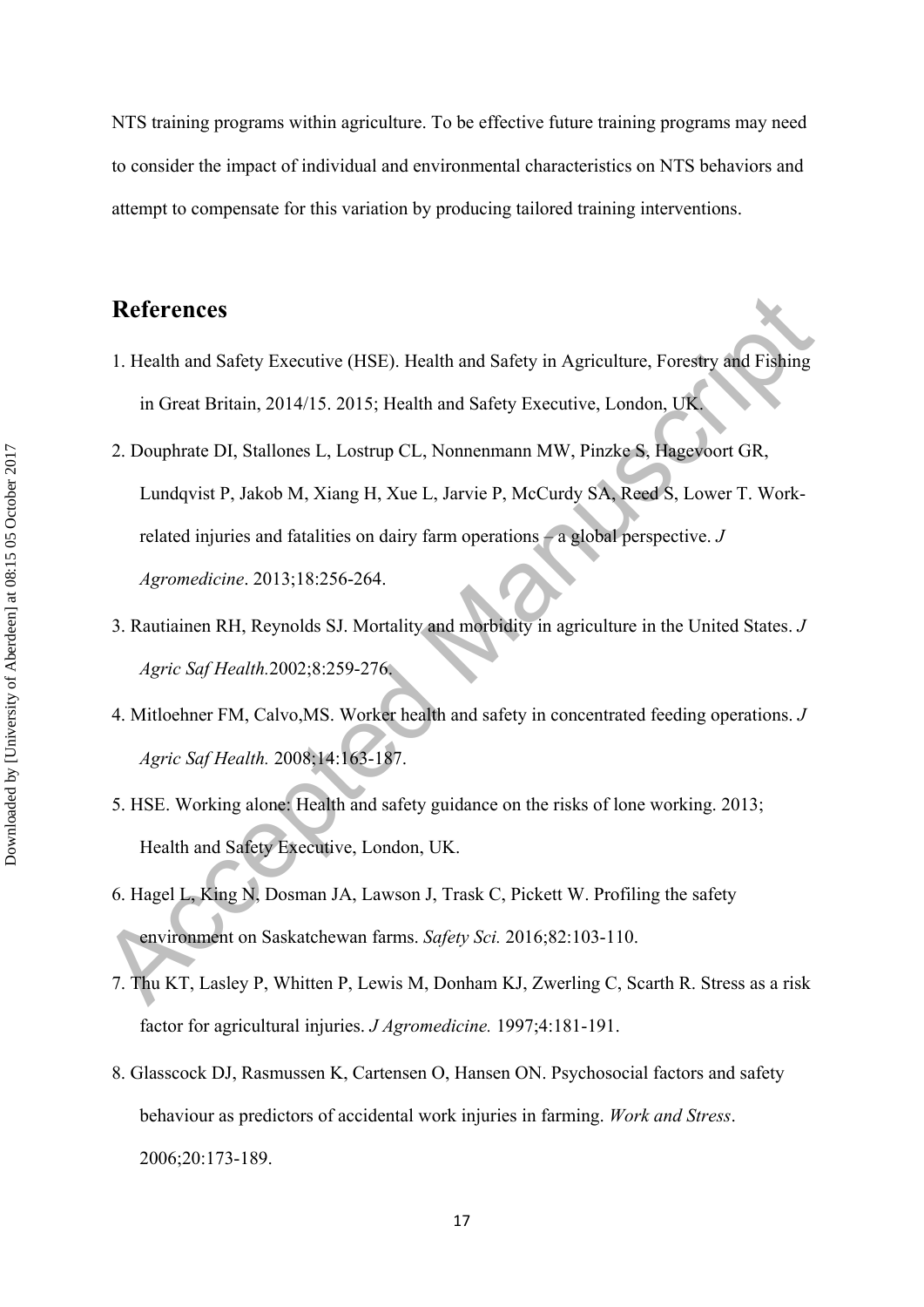- 9. HSE. Farmers, Farm workers and Work-Related Stress. 2005; Health and Safety Executive, London, UK.
- 10. Neal A, Griffin MA. A study of lagged relationships among safety climate, safety motivation, safety behaviour, and accidents at the individual and group levels. *J Appl Psychol*. 2006;91:946-953.
- 11. Rundmo T. Associations between risk perception and safety. *Safety Sci.* 1996;24:197-209.
- 12. Sneddon A, Mearns K, Flin R. Stress, fatigue, situation awareness and safety in offshore drilling crews. *Safety Sci.* 2013;56:80-88.
- 13. Henning JB, Stufft CJ, Payne SC, Bergman ME, Mannan MS, Keren N. The influence of individual differences on organizational safety attitudes. *Safety Sci*. 2009;47:337-345.
- 14. Flin R, O'Connor P, Crichton M. Safety at the Sharp End: A Guide to Non-Technical Skills. Ashgate, Farnham: 2008.
- 15. Sneddon A, Mearns K, Flin R. Safety and situation awareness in offshore crews. *Cognition, Technology & Work.* 2006;8:255-267.
- 16. Reader T, O'Connor P. The Deepwater Horizon explosion: non-technical skills, safety culture, and system complexity. *Journal of Risk Research*. 2014;17:405-424.
- 17. Fletcher G, Flin R, McGeorge P, Glavin R. Anaesthetists non-technical skills (ANTS): evaluation of a behavioural marker system. *Br J Anaesth*. 2003;90:580–588.
- *Psychol.* 2006;91:946-953.<br>
11. Rundmo T. Associations between risk perception and safety. *Safety Sci.* 1996;24:197-209<br>
12. Sneddon A, Meanns K, Flin R. Stress, fatigue, situation awareness and safety in offshore<br>
drill 18. Mitchell L, Flin R, Yule S, Mitchell J, Coutts K, Youngson G. Thinking ahead of the surgeon: an interview study to identify scrub nurses' non-technical skills. *Int J Nurs Stud.*  2011;48:818-828.
	- 19. Irwin A, Poots J. The human factor in agriculture: an interview study to identify farmers' non-technical skills. *Safety Sci.* 2015;74:114-121.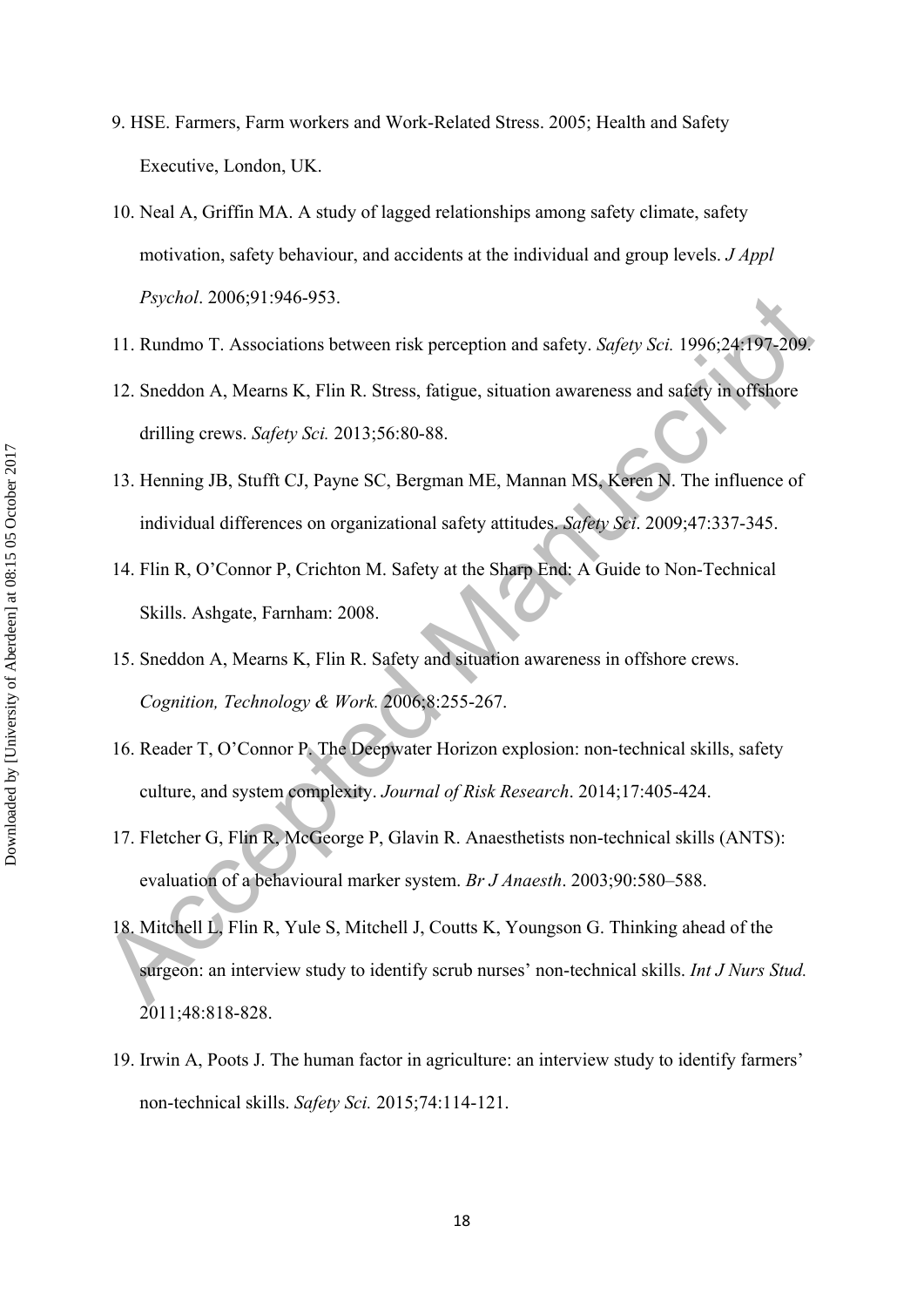- 20. Voaklander DC, Hartling L, Pickett W, Dimich-Ward H, Brison RJ. Work-related mortality among older farmers in Canada. *Can Fam Physician.* 1999;45:2903-2910.
- 21. Farmar-Bowers Q, Lane R. Understanding farmers' strategic decision-making processes and the implications for biodiversity conservation policy. *J Environ Manage.*  2009;90:1135-1144.
- 22. Lindahl C, Lundqvist P, Norberg AL. Swedish dairy farmers' perceptions of animalrelated injuries. *J Agromedicine.* 2012;17:364-376.
- 23. Neal A, Griffin MA. Perceptions of safety at work: Developing a model to link organizational safety climate and individual behavior. 1997; 12th Ann Conf Society Ind Organ Psych, St. Louis, MO: Apr.
- 2009-90; 1135-1144.<br>
22. Lindahl C, Lundqvist P, Norberg AL. Swedish dairy farmers' perceptions of animal-<br>
related injuries: *J. Agromedictine*. 2012;17:364-376.<br>
23. Neal A, Griffin MA. Perceptions of safety at work: De 24. Lindahl C, Pinzk, S, Keeling LJ, Lundqvist P. The effect of stress, attitudes and behaviour on safety during animal handling in Swedish dairy farming. *J Agric Saf Health.*  2015;21:13-34.
	- 25. Hagel L, Pahwa P, Dosman JA, Pickett W. Economic worry and the presence of safety hazards on farms. *Accid Anal Prev*. 2013;53:156-160.
- 26. Karttunen JP, Rautiainen RH. Occupational injury and disease incidence and risk factors in Finnish agriculture based on 5-year insurance records. *J Agromedicine.* 2013;18:50-64.
- 27. Sprung JM, Britton AR. The dyadic context of safety: An examination of safety motivation, behaviour, and life satisfaction among farm couples. *Safety Sci.* 2016;85:1-8.
- 28. Watson D, Clark LA. Extraversion and its positive emotional core. In: Hogan R, Johnson J, Briggs S, eds. Handbook of Personality Psychology. San Diego: Academic Press; 1997. 767-793.
- 29. DeJoy DM, Searcy CA, Murphy LR, Gershon RR. Behavioral-diagnostic analysis of compliance with universal precautions among nurses. *J Occup Health Psychol*. 2000;5:127–141.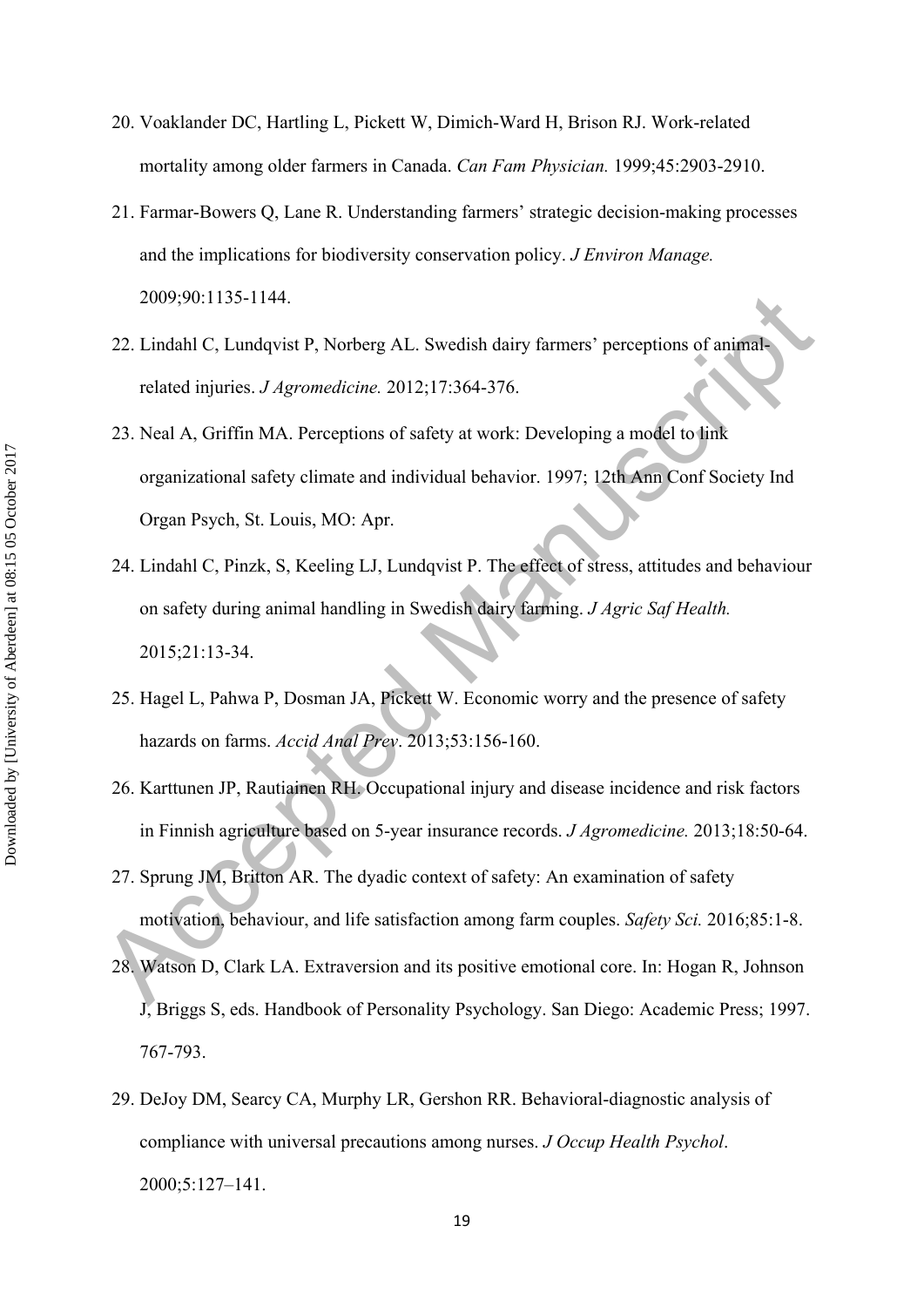- 30. Clarke S, Robertson IT. A meta-analytic review of the big five personality factors and accident involvement in occupational and non-occupational settings. *Journal of Occupational and Organizational Psychology.* 2005;78:355-376.
- 31. Buck MA. Proactive personality and Big Five traits in supervisors and workgroup members: Effects on safety climate and safety motivation. (Unpublished doctoral dissertation). 2011; Portland State University, Portland, OR.
- 32. McCrae RR, Costa PT. Updating Norman's 'Adequate Taxonomy': Intelligence and personality dimensions in natural language and in questionnaires. J *Pers Soc Psychol*. 1985;49:710-721.
- 33. Wallace JC, Vodanovich SJ. Workplace safety performance: Conscientiousness, cognitive failure, and their interaction. *J Occup Health Psychol* 2003;8:316–327.
- 34. Beus JM, Dhanani LY, McCord MA. A meta-analysis of personality and workplace safety: Addressing unanswered questions. *J Appl Psychol*. 2015;100:481-498.
- 35. Goldberg DP, Hillier VF. A scaled version of the general health questionnaire. *Psychol Med*. 1979;9:139-145.
- members: Effects on safety elimate and safety motivation. (Unpublished doctoral<br>
dissectation). 2011; Portland State University, Portland, OR.<br>
32. McCrue RR, Costa PT. Updating Norman's 'Adequate Taxonomy': Intelligence a 36. Rammstedt B, John OP. Measuring personality in one minute or less: A 10-item short version of the Big Five Inventory in English and German. *Journal of Research in Personality.* 2007;203-212.
	- 37. Neal A, Griffin MA, Hart PM. The impact of organizational climate on safety climate and individual behavior. *Safety Sci*. 2000;34:99–109.
	- 38. Battles J. TeamSTEPPS Teamwork Perceptions Questionnaire (T-TPQ) Manual. Washington, DC: American Institutes for Research; 2010.
	- 39. Goodman LA. Comment on respondent driven sampling and snowball sampling in hard to reach populations and snowball sampling in not hard to reach populations. *Sociological Methodology.* 2011;41:347-353.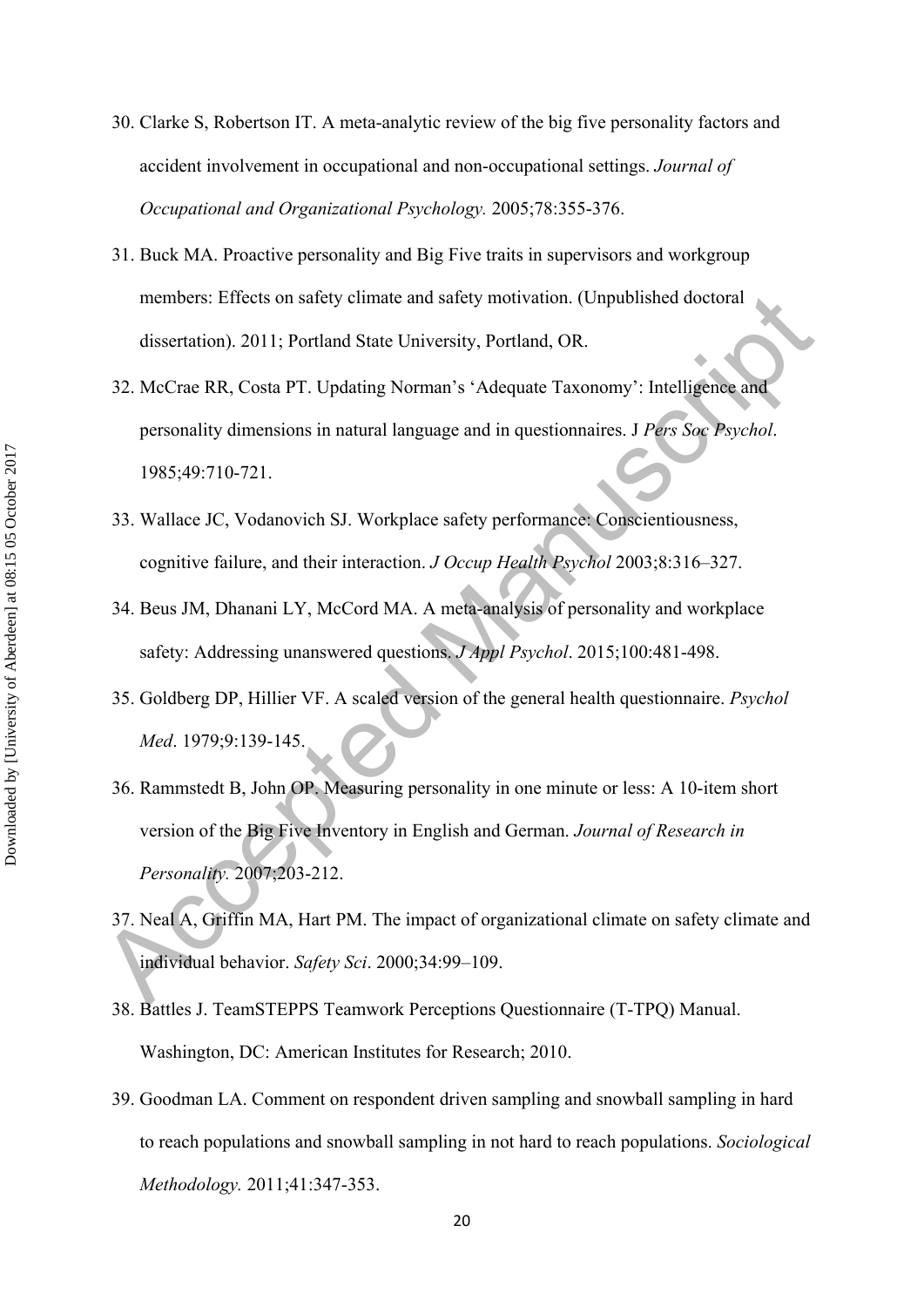- 40. George D, Mallery P. SPSS for Windows step by step: A simple guide and reference. 11.0 update (4th edition). Boston: Allyn and Bacon; 2003.
- 41. Huber PJ. Robust regression: asymptotics, conjectures and Monte Carlo. *Annals of Statistics*. 1973;799-821.
- 42. Endsley MR. Toward a theory of situation awareness in dynamic systems. *Human Factors.* 1995;37:32-64.
- 43. Wallace JC, Vodanovich SJ. Workplace safety performance: conscientiousness, cognitive failure, and their interaction. *J Occup Health Psychol*. 2003;8:316-327.
- 44. Huang Y, Zohar D, Robertson MM, Garabet A, Lee J, Murphy LA. Development and validation of safety climate scales for mobile remote workers using utility/electrical workers as an exemplar. *Accid Anal Prev.* Traffic Psy Behav; 2013;59:76-86.
- 45. Kapp EA. The influence of supervisor leadership practices and perceived group safety climate on employee safety performance. *Safety Science.* 2012;50:1119-1124.
- 42. Endsley MR. Toward a theory of situation awareness in dynamic systems. *Human*<br>Factors. 1995;37:32-64.<br>43. Wallace JC, Vodanovich SJ. Workplace safety performance: conscientiousness, cognitive<br>failure, and their inter 46. Barrick MR, Mount MK, Li N. The theory of purposeful work behaviour: the role of personality, higher order goals, and job characteristics. *Academy of Management Review.* 2013;38:132-153.
	- 47. Helmreich RL, Merritt AC, Wilhelm JA. The evolution of crew resource management training in commercial aviation. *Int J Aviat Psychol*. 1999;9:19-32.
	- 48. Flin R, Patey R. Improving patient safety through training in non-technical skills. *BMJ.* 2009;339:b3595.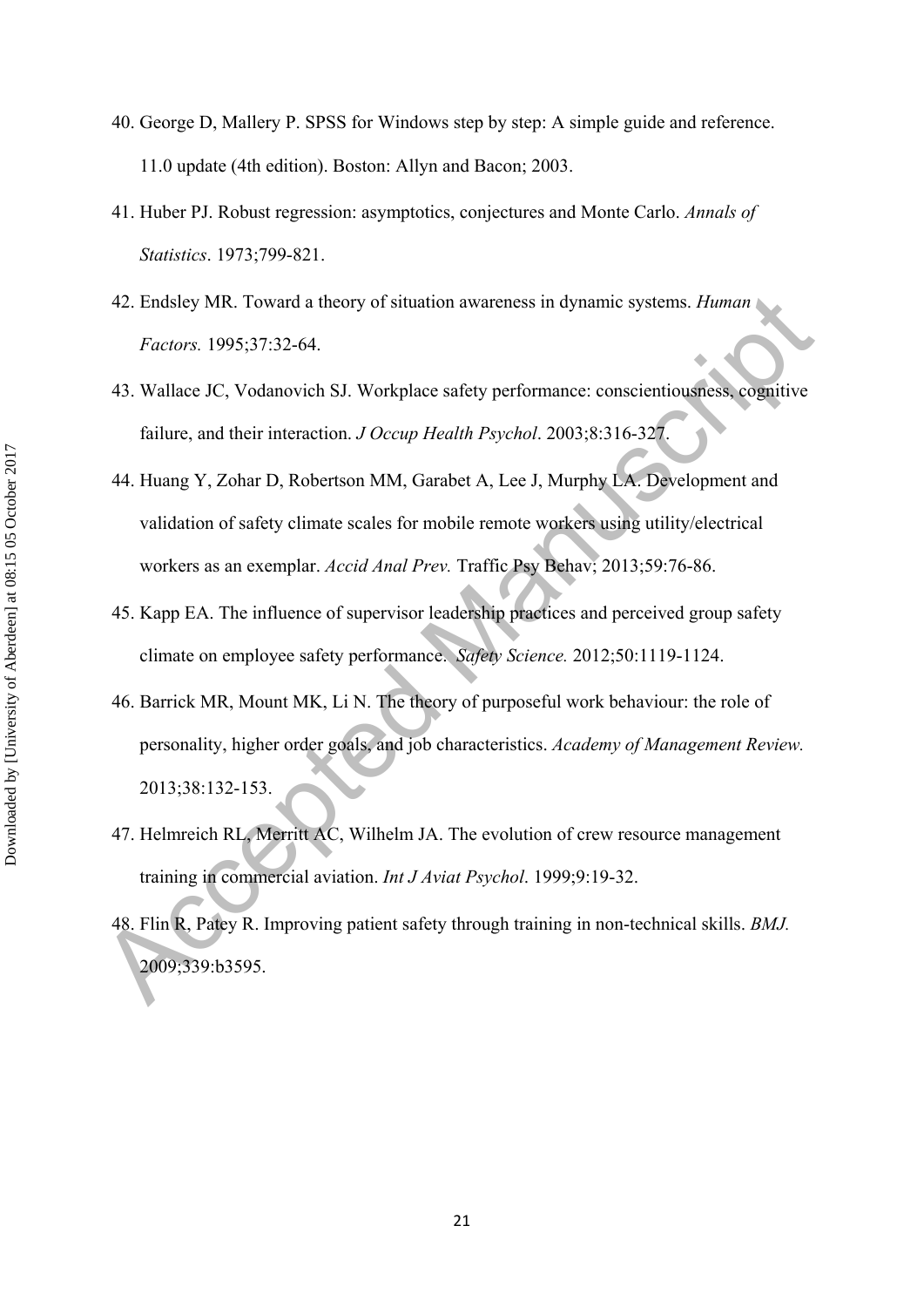|                   | Category              | Mean (sd)       | Frequency (%)          |
|-------------------|-----------------------|-----------------|------------------------|
| Gender            | Male                  |                 | 136(81)                |
|                   | Female                |                 | 32(19)                 |
| Age               |                       | 43.08(14.6)     |                        |
| Years of farming  |                       | 25.8(14.1)      |                        |
| experience        |                       |                 |                        |
| Training level    | None                  |                 | 13(7.6)                |
|                   | On farm training      |                 | 44(25.9)               |
|                   | Certificate / diploma |                 | 65 (38.2)              |
|                   | Undergraduate         |                 | 46 (27.1)              |
|                   | degree                |                 |                        |
|                   | Postgraduate          |                 | 2(1.2)                 |
|                   | degree                |                 |                        |
| Farm purpose      | Animals               |                 | 100 (58.8)<br>25(14.7) |
|                   | Crops<br>Mixed        |                 |                        |
| Farm size (acres) |                       | 971.28 (2521.8) | 45(26.5)               |
|                   |                       |                 |                        |
|                   |                       |                 |                        |
|                   |                       |                 |                        |
|                   |                       |                 |                        |
|                   |                       |                 |                        |

**Table 1:** Participant characteristics (mean or frequency).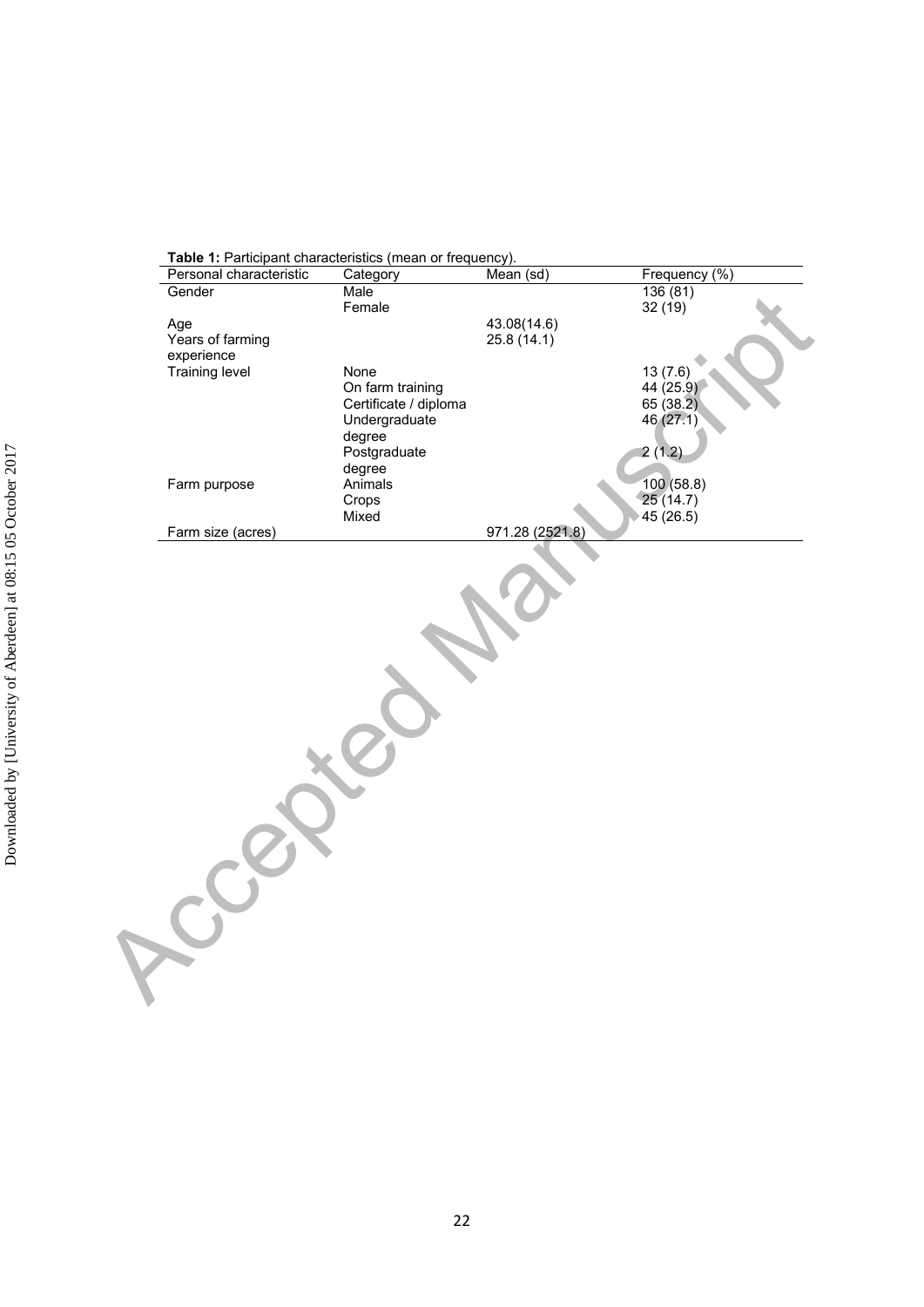| Measure                                | Number of<br>items        | Minimum -<br>Maximum | Scale<br>mean | Scale<br>Median | SD   | $\alpha$ | Skewness       | Kurtosis           |
|----------------------------------------|---------------------------|----------------------|---------------|-----------------|------|----------|----------------|--------------------|
| Stress (General                        | 5                         | $5 - 25$             | 11.55         | 11.00           | 2.51 | 0.79     | .86            | 1.16               |
| health)<br>Safety & Risk               |                           |                      |               |                 |      |          |                |                    |
| Safety climate                         | $\ensuremath{\mathsf{3}}$ | $3 - 16$             | 11.16         | 12.00           | 2.48 | 0.87     | $-45$          | .07                |
| Safety motivation                      | $\mathbf{3}$              | $3 - 16$             | 12.17         | 12.00           | 1.83 | 0.78     | $-.49$         | .20                |
| Safety compliance                      | $\ensuremath{\mathsf{3}}$ | $3 - 16$             | 10.35         | 10.00           | 2.38 | 0.85     | $-.19$         | $-.41$             |
| <b>Risk</b><br>Environmental stressors | 3                         | $3 - 16$             | 9.27          | 9.00            | 2.15 | 0.70     | $-.04$         | $\blacksquare$ .13 |
| Workload                               | 3                         | $3 - 15$             | 8.57          | 9.00            | 1.89 | 0.71     | $-.23$         | .28                |
| Costs / profit                         | $\mathbf 5$               | $5 - 25$             | 15.03         | 15.00           | 3.32 | 0.84     |                | 0.08               |
| Equipment /                            | 6                         | $6 - 30$             | 15.75         | 15.00           | 3.46 | 0.78     | $-56$<br>$.12$ | 13                 |
| infrastructure                         |                           |                      |               |                 |      |          |                |                    |
| problems<br>Work-life                  | 3                         | $3 - 15$             | 7.53          | 8.00            | 2.16 | 0.70     | $-041$         | $-0.39$            |
| imbalance                              |                           |                      |               |                 |      |          |                |                    |
| Team NTS                               |                           |                      |               |                 |      |          |                |                    |
| Situation                              | $\,6\,$                   | $6 - 30$             | 22.01         | 23.00           | 3.64 | 0.85     | $-.91$         | 2.55               |
| awareness<br>Teamwork and              | 6                         | $6 - 30$             | 22.86         | 24.00           | 4.25 | 0.93     | $-.96$         | 2.30               |
| communication                          |                           |                      |               |                 |      |          |                |                    |
| Leadership                             | 6                         | $6 - 30$             | 22.03         | 23.00           | 4.27 | 0.91     | $-.62$         | .91                |
| Task management                        | 6                         | $6 - 30$             | 20.08         | 20.00           | 3.73 | 0.81     | $-.30$         | .53                |
| Decision-making<br>Lone NTS            | 6                         | $6 - 30$             | 22.28         | 23.00           | 3.74 | 0.88     | $-.80$         | 2.14               |
| Situation                              | $\overline{\mathbf{4}}$   | $4 - 20$             | 16.37         | 16.00           | 1.97 | 0.79     | $-.14$         | 1.58               |
| awareness                              |                           |                      |               |                 |      |          |                |                    |
| Task management                        | 4                         | $4 - 20$             | 15.23         | 16.00           | 2.48 | 0.76     | $-.26$         | .12                |
| Decision-making                        | $\overline{\mathbf{4}}$   | $4 - 20$             | 15.99         | 16.00           | 2.16 | 0.70     | $-.08$         | .13                |
| CCE                                    |                           |                      |               |                 |      |          |                |                    |

**Table 2:** Scale reliability analysis using Cronbach's Alpha (α), for each of the four main measures, and associated sub-scales, used within the current questionnaire study.